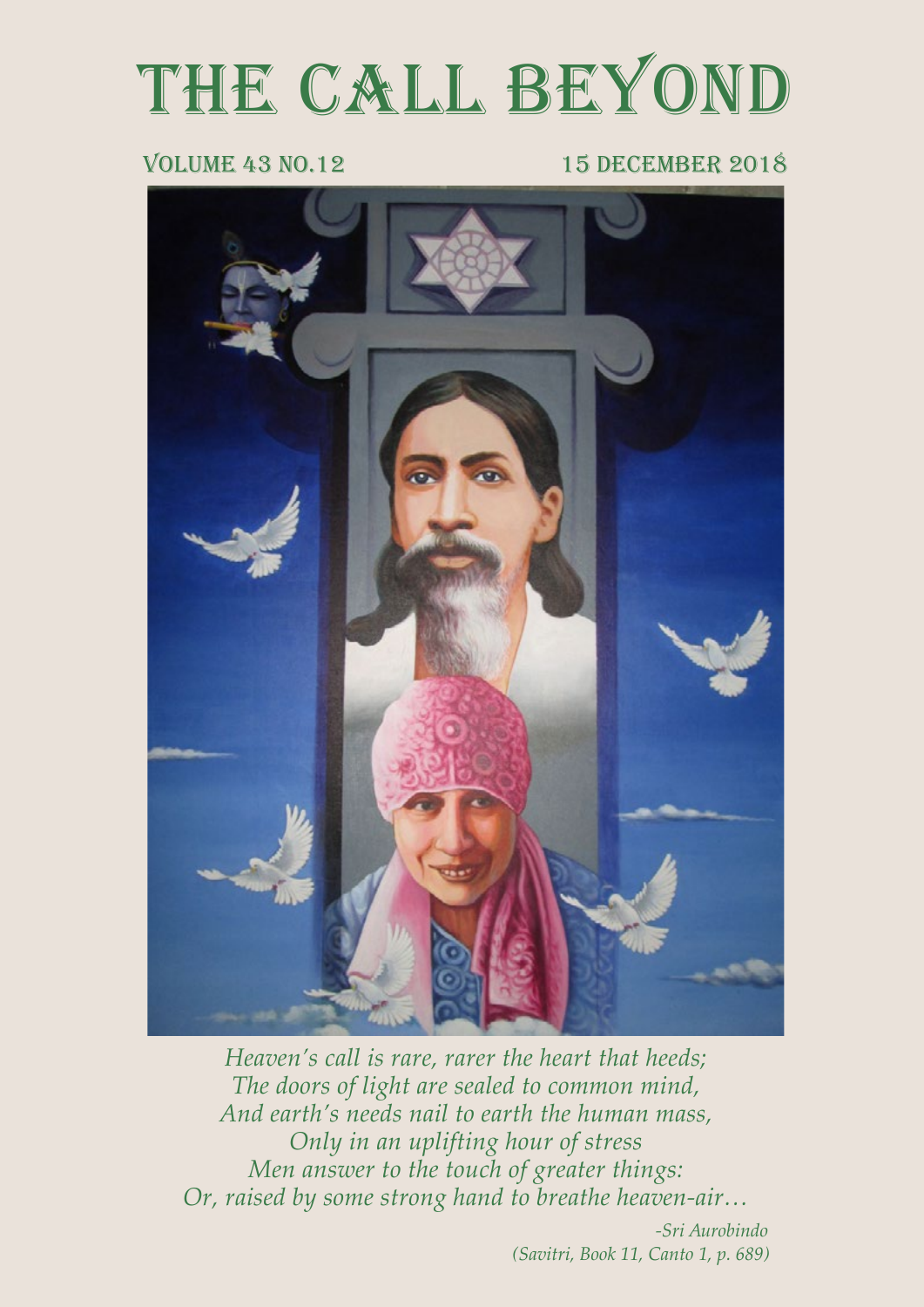

#### An Online publication of SRI AUROBINDO ASRHAM - DELHI BRANCH [www.sriaurobindoashram.net](http://www.sriaurobindoashram.net)

# **Highlights**

*• Life, a poem by Sri Aurobindo ... Page 22*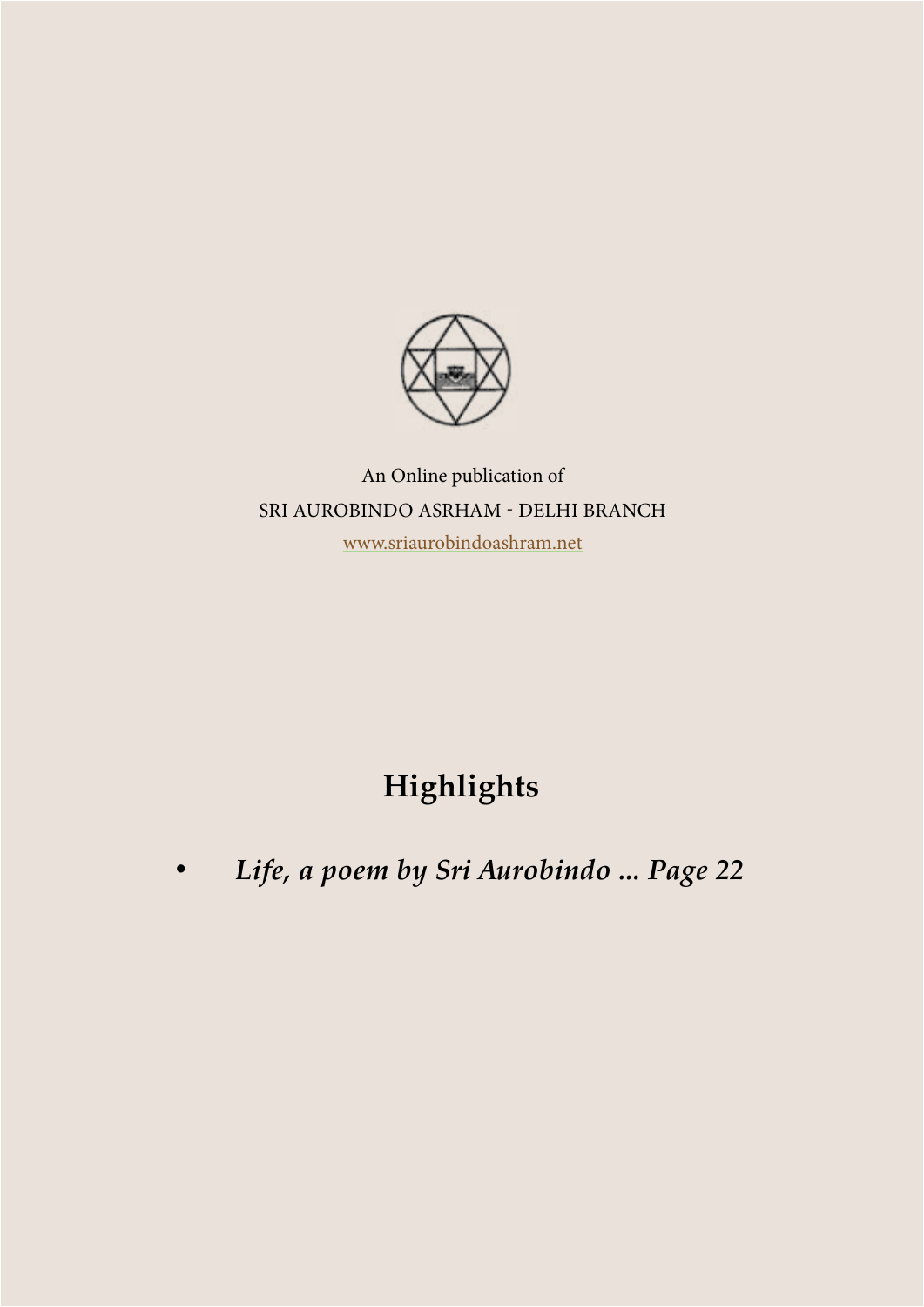# Contents

| editorial                                 |     |
|-------------------------------------------|-----|
| Death is Not the Opposite of Life.        |     |
| readers write                             |     |
| We Love to Hear From You .                |     |
| article                                   |     |
| Indu Bala Pillay: A Much Loved Teacher 10 |     |
| words of the Mother                       |     |
| Reason Must Be The Master                 |     |
| hundred years ago                         |     |
| The Synthesis of Yoga.                    | 15  |
| twenty five years ago                     |     |
| Difficult .                               |     |
| poetry                                    |     |
| Life.                                     |     |
| remembrances                              |     |
| End of an Era.                            | 24  |
| appreciations                             |     |
| Feedback & Encouraging Words26            |     |
| notice board                              |     |
| Contact us .                              | -33 |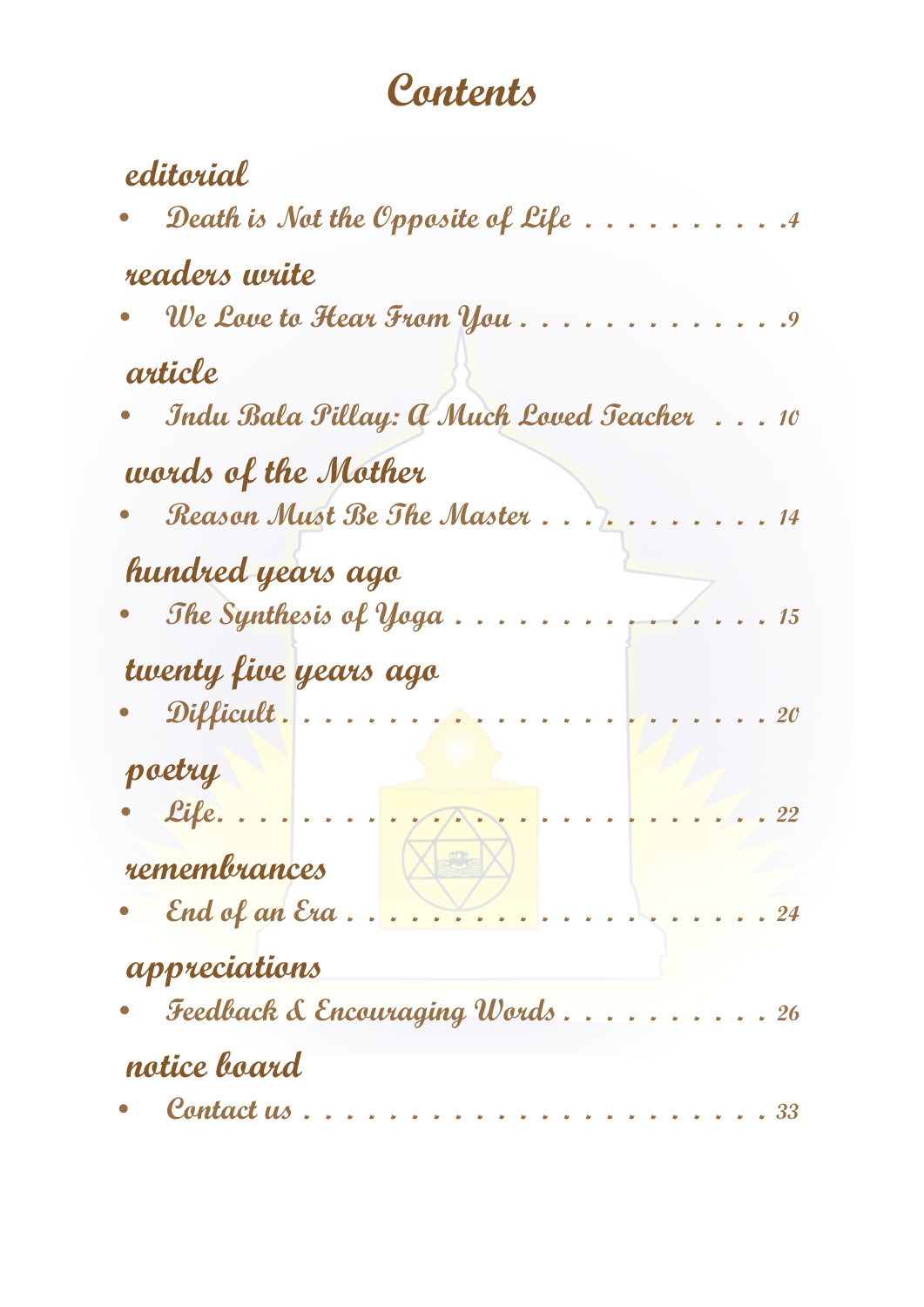

# <span id="page-3-0"></span>**Death is Not the Opposite of Life**

*Death is a passage, not the goal of our walk: Some ancient deep impulsion labours on: Our souls are dragged as with a hidden leash, Carried from birth to birth, from world to world, Our acts prolong after the body's fall The old perpetual journey without pause.*

*Sri Aurobindo ('Savitri', Book 2, Canto 6, p. 197)*

Death is an event after which a living body no longer has the features of life. Nobody has seen what it is that escapes from the living body during this radical transformation. That is why death is shrouded in mystery. It is commonly asserted without any evidence, but with great conviction, that the time of death is fixed right at the time of birth, and that nothing can be done to change it. It is also commonly believed, with some evidence but far less conviction, that a person can delay or hasten his death if he strongly wants it. Benefitting apparently from a strong will to live and confidence in self-healing, patients with incurable cancers often defy all statistics and live much longer than expected. More commonly, patients sometimes live for a few weeks after all hope is lost as if merely to reach a milestone such as a birthday or a child's wedding. Still more commonly, patients go steadily downhill in spite of all treatment once they have lost the will to live. Science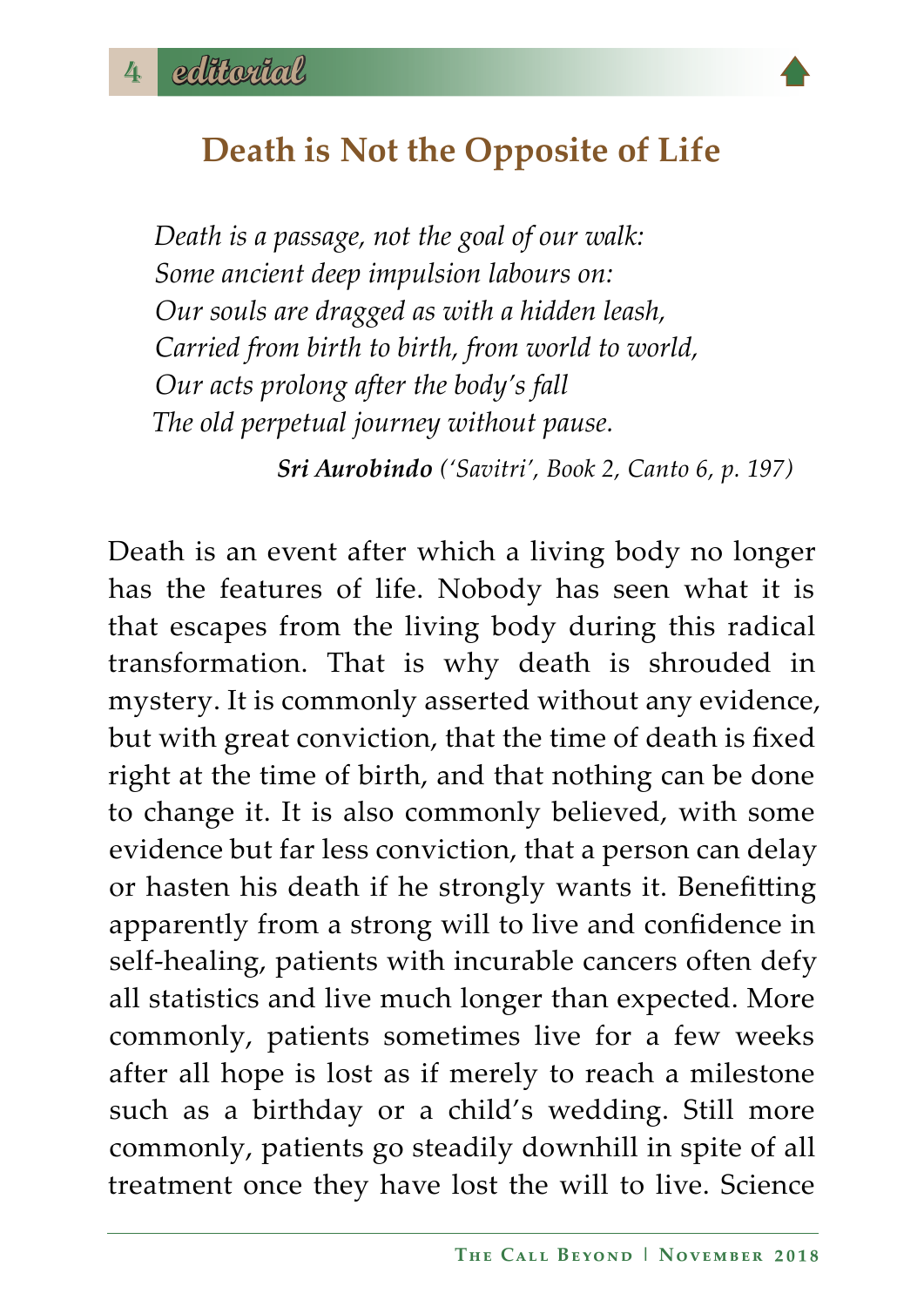

now has some partial but plausible explanations for these phenomena. The spiritual explanation provided by the Mother is that a person does not die till he gives his consent, may be only for "the hundredth part of a second". As She says, there is always something in the person which, out of fatigue or disgust, says: "Well, Ah! Let it be finished, so much the better".

There is an interesting verse in the Gita, which says that anyone who remembers God at the time of death (antakale) goes straight to Him (8:5). The verse brings to mind Mahatma Gandhi, whose last words were 'He Ram'. One might say, Gandhi ji was lucky, and wish to be as lucky as him. But soon after that verse, the Gita asks Arjuna to remember God all the time (sarveshukaleshu), even while fighting in the war (8:7). Therein lies the catch. Only if a person has been remembering God all his life, will he be able to remember him during the last few moments of life. Behind Gandhi ji's saying 'He Ram' at the end of his life was a lifetime of homework. He had been reciting the name of Ram all his life. That is why it was so natural for him to remember God as he fell after being hit by the assassin's bullet. The next question that arises is, why God wants that we should remember Him all the time. Is God so egoistic that our remembering him satisfies His vanity? To understand this, let us digress a little, and think of a young boy who has just started smoking. He smokes either when nobody is watching, or when he is with his close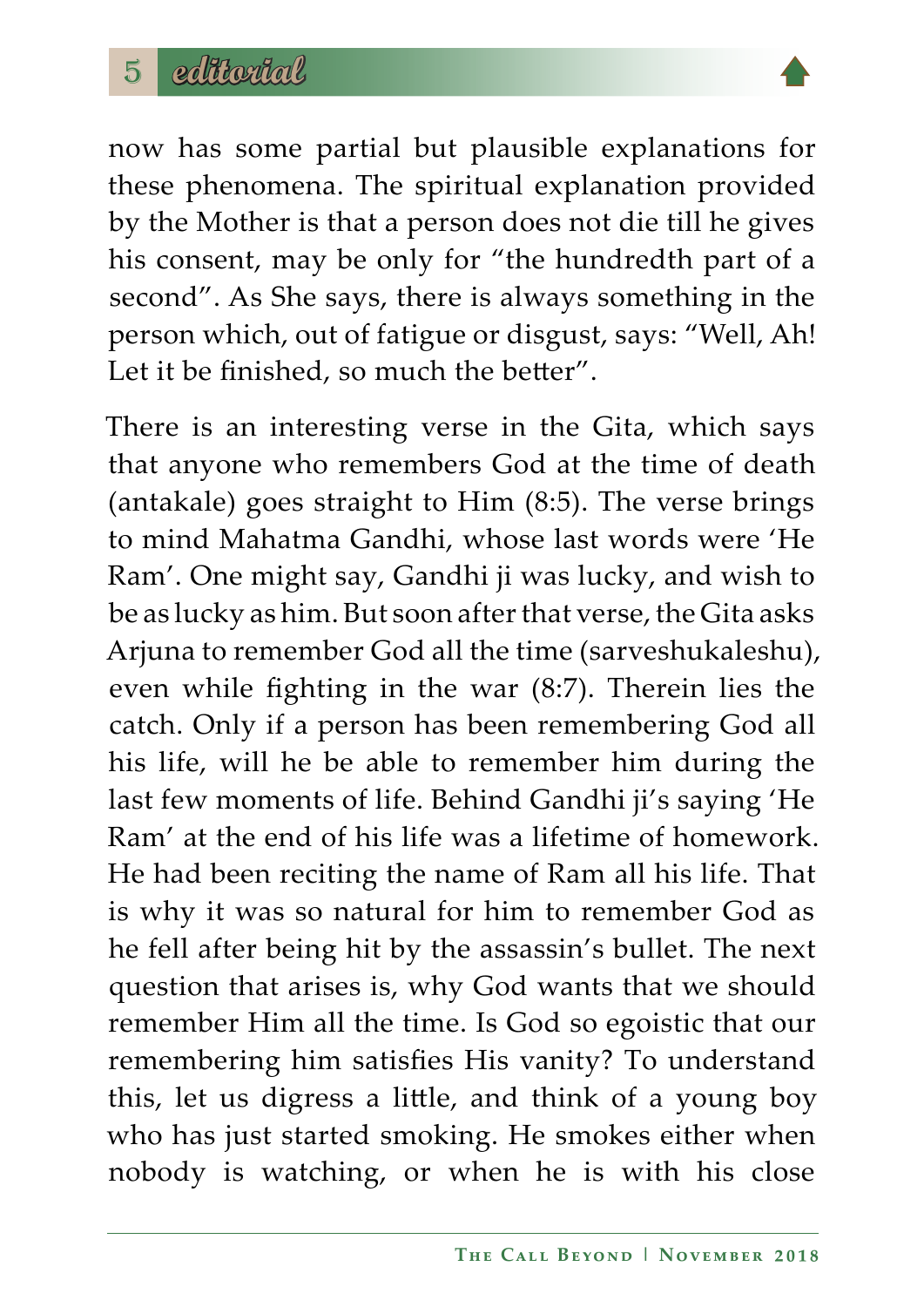

friends. He is particularly careful not to smoke when his parents are around. Suppose he is smoking, and suddenly he finds his father or teacher coming – his immediate reaction is to throw and hide the cigarette in a desperate bid to escape detection. In short, we do not want to be seen doing something bad when a person whom we respect or fear is watching us. We, however, forget that even when we think nobody is watching us, God is. If God, whom we respect (and often also fear) the most, is always watching us, we should be never doing anything bad. But still we do, because we are not conscious of God watching us. Now, let us return to the question of remembering God. If we will remember God all the time, we will be conscious of God's presence all the time. That is all what remembering God all the time really means: it does not mean that we should stop all work and just keep reciting His name mechanically. If we are conscious of God's presence all the time, we will not do anything bad. If we do not do anything bad, we will grow spiritually. Spiritual growth is the purpose of life. Hence, when God wants us to remember Him all the time, it is because He loves us, and wants us not to squander our lives without making any spiritual progress. He wants us to live a meaningful life, a life of purpose. If we have lived a good and meaningful life by being conscious of God's presence all the time, we are sure to think of Him also at the time of Death, and we deserve to walk into His arms after we die.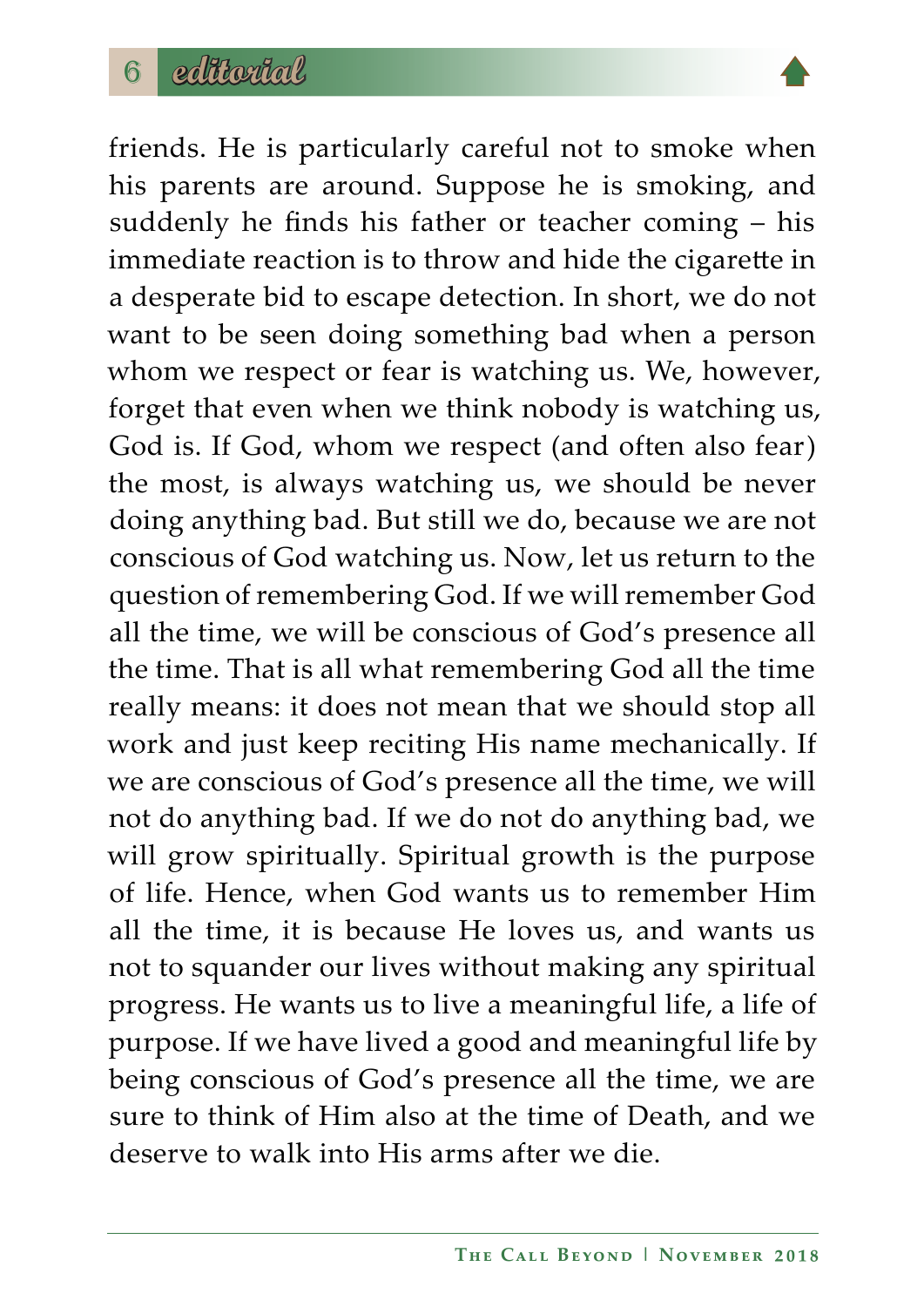

The body is subject to aging and decay. Like any machine, it cannot go on working for ever. Therefore death is a physical necessity. Death is also a spiritual necessity. The goal of life is spiritual growth, and most of us are unable to complete the journey of spiritual growth in a lifetime. Beyond a point, our body is too worn out to continue with this journey. We should be happy that death provides us a mechanism by which we are sure to get rid of this body, and get a brand new body to continue the journey further. How can we be reborn unless we are ready to die? Death not only clears the way for another opportunity to take a few more steps on our spiritual journey, it also helps us grow in this life. If we were assured of physical immortality, very few of us would be motivated to grow spiritually. A sinful life can be so engaging, so absorbing, and so entertaining, that it would not leave us any time, incentive or energy to live a better life. The certainty of death is a powerful force that restrains evil and encourages good deeds. That is why a person may grow spiritually more during the last few years of life than in the preceding several decades. This happens particularly when a person gets a few years to live after the diagnosis of an incurable disease like cancer. Not only does such a person himself experience accelerated spiritual growth, even those who are taking care of him go through a similar experience. However, the hope that we might get another opportunity to continue our spiritual journey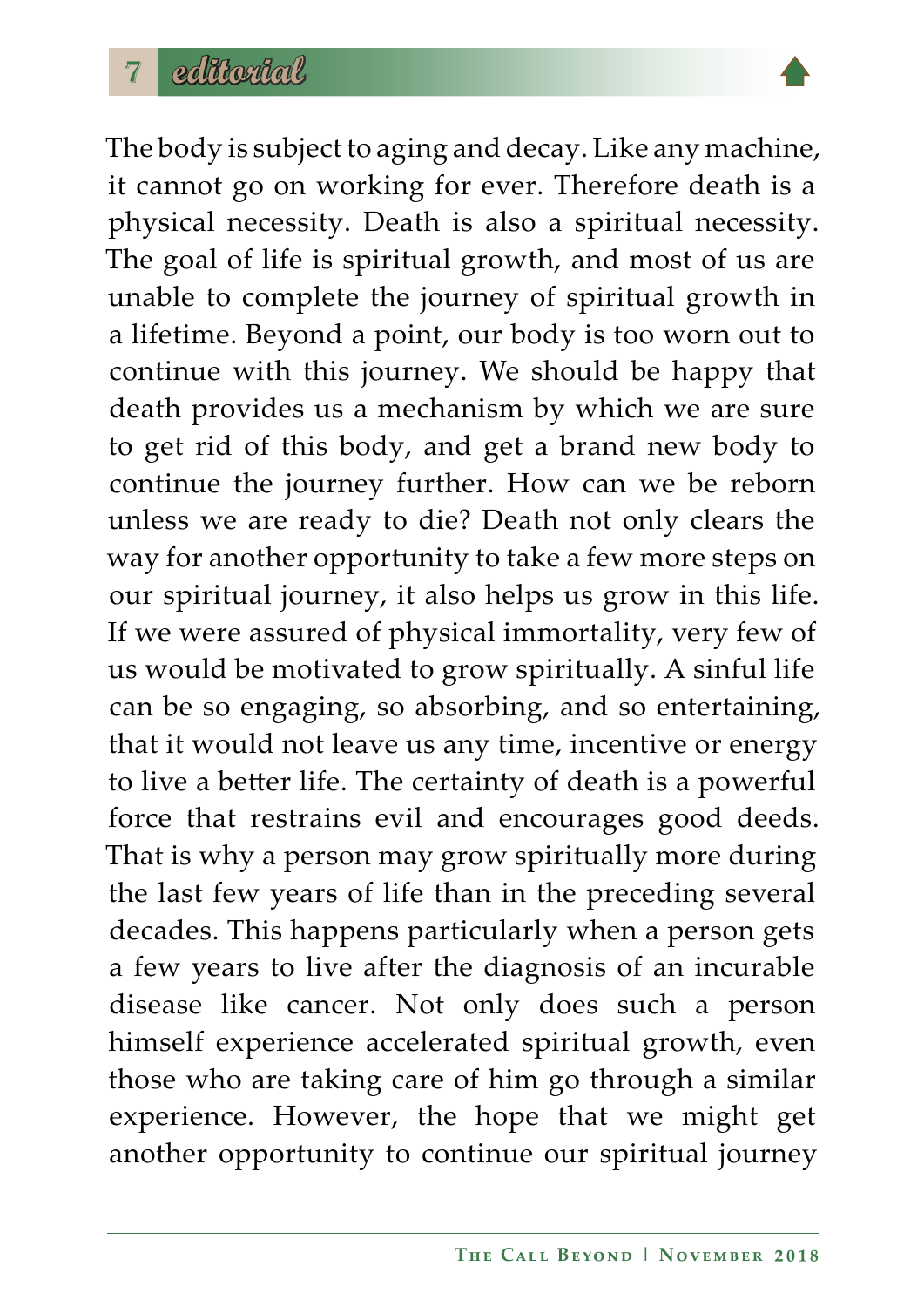

կբ

does not mean that we postpone spiritual growth to the next life. Till this body lasts, we should make use of each of the innumerable opportunities for spiritual growth that we are sure to get in the present life. As the Mother has said, "One must never wish for death. … One must never be afraid to die."

# TO WEEP BECAUSE… …

To weep because a glorious sun has set Which the next morn shall gild the east again; To mourn that mighty strengths must yield to fate Which by that force a double strength attain; To shrink from pain without whose friendly strife Joy could not be, to make a terror of death Who smiling beckons us to further life, And is a bridge for the persistent breath; Despair and anguish and the tragic grief Of dry set eyes, or such disastrous tears. As rend the heart, though meant for its relief, And all man's ghastly company of fears Are born of folly that believes the span Of life the limit of immortal man.

*Sri Aurobindo*

டி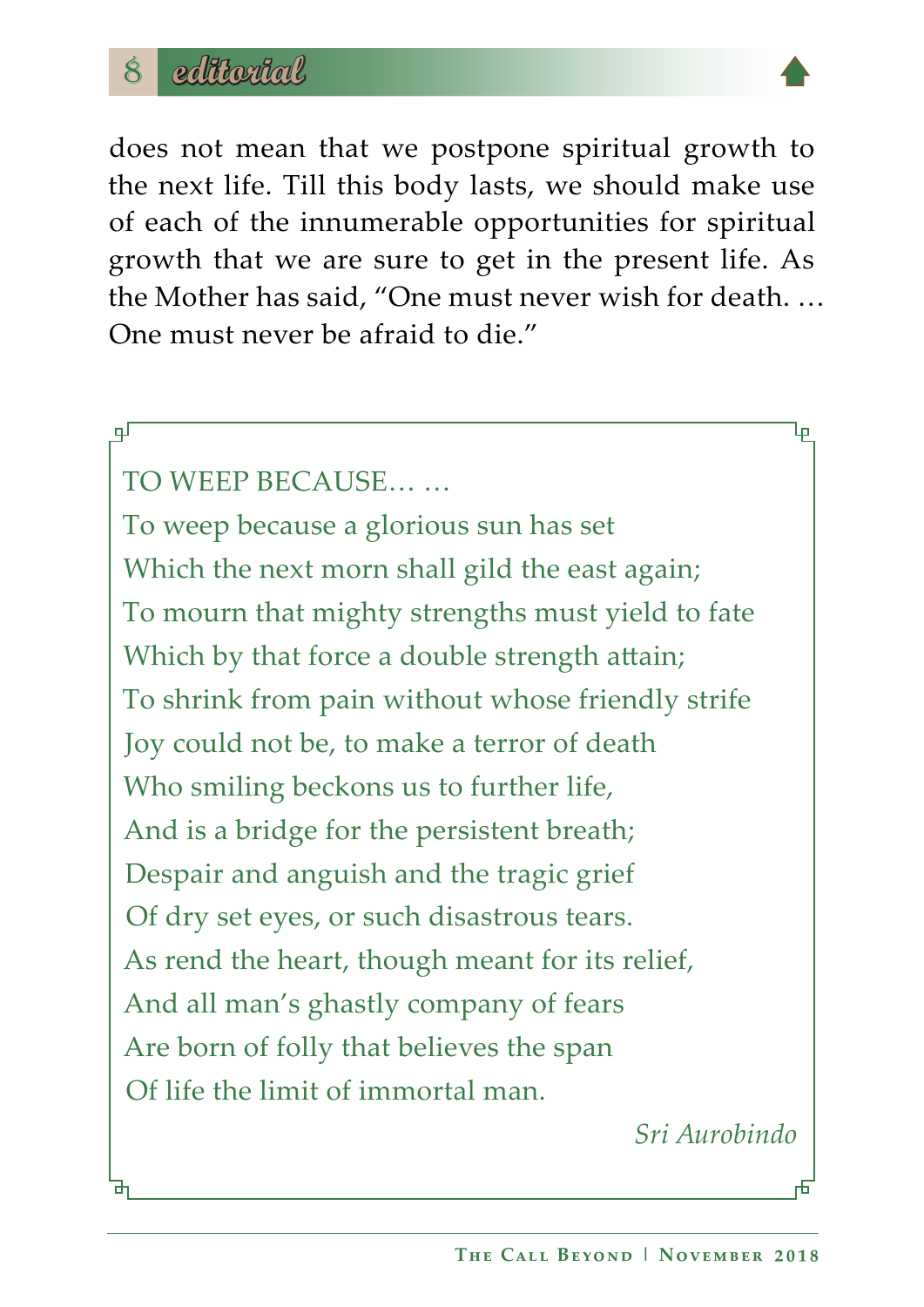டி



<span id="page-8-0"></span>Thank you so much Sir. I like this Magazine very much. It's very engrossing. Thanks once again.

> Sandeep Ghai (in an e-mail dated 30 November 2018)

*Man is the only animal for whom his own existence is a problem which he has to solve.*

Erich Fromm

Ļρ

*In my early professionals years I was asking the question: How can I treat, or cure, or change this person? Now I would phrase the question in this way: How can I provide a relationship which this person may use for his own personal growth?*

Carl Rogers

*Thinking is an experimental dealing with small quantities of energy, just as a general moves miniature figures over a map before setting his troops in action.*

Sigmund Freud

*The mind, once expanded to the dimensions of larger ideas, never returns to its original size.* 

Oliver Wendell Holmes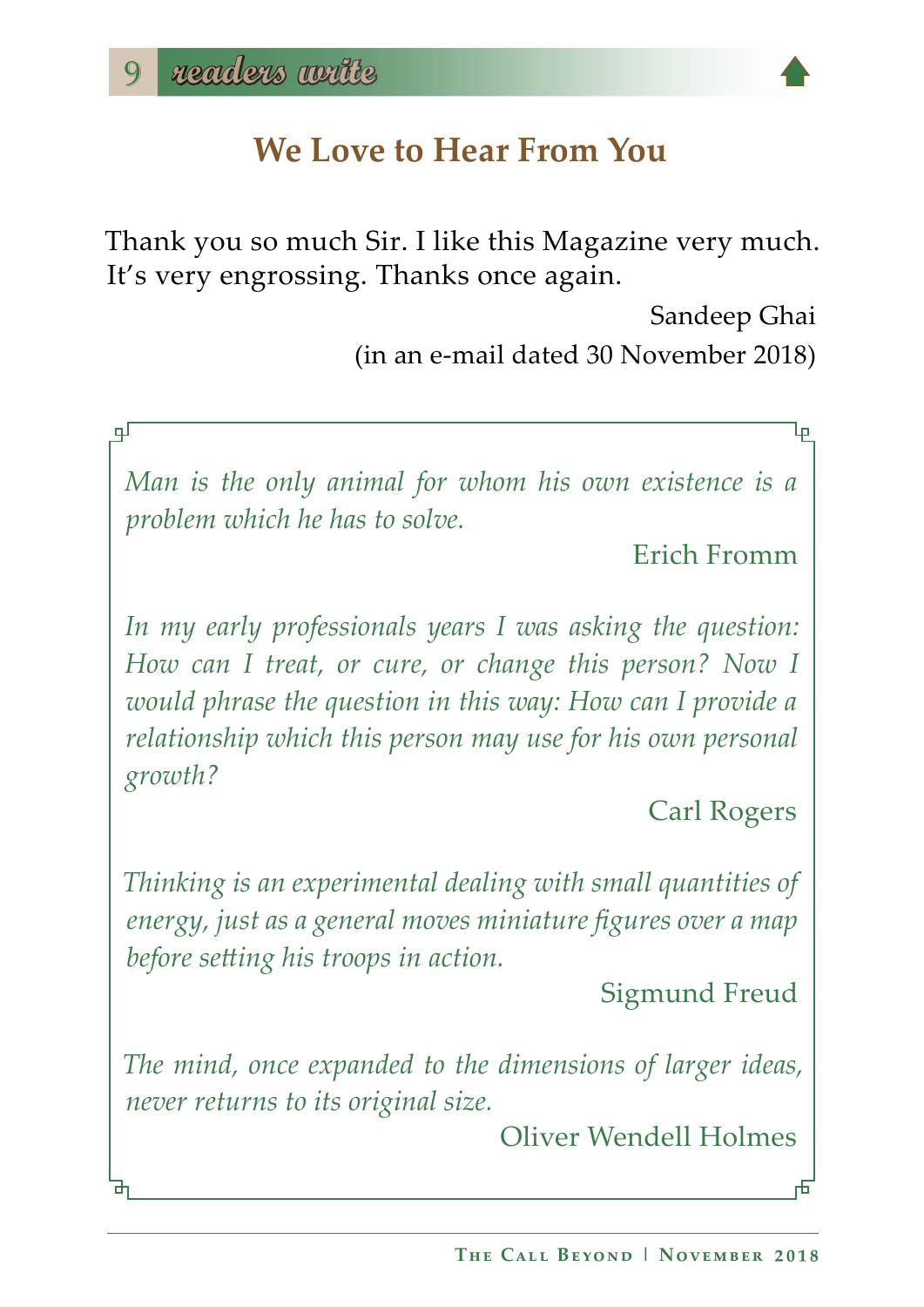

#### (28 October 1935 - 12 December 2018)



<span id="page-9-0"></span>10 **article**

In the early hours of 12 December 2018, the curtain finally came down on a story that would be difficult to forget, the story of a person who had strolled the corridors of The Mother's International School and inhabited the quarters of Sri Aurobindo Ashram – Delhi Branch like a colossus for more than half a century. Indu Bala

Pillay, best known in the Ashram as Indu Didi, turned to Sri Aurobindo and The Mother while she was doing her BA, 'apparently' as a result of getting inspired by one of her teachers, Shri M.L. Parashar. 'Apparently' because Parashar ji would have taught so many, but perhaps none else was influenced the way Indu Didi was. The circumstance is only a trigger, may be just an excuse; the main thing is the receptivity of the one who is exposed to the influence. The other major influence, an anchor who put Indu Didi on the path of action, was the founder of Sri Aurobindo Ashram – Delhi Branch, Shri Surendra Nath Jauhar (commonly called Chacha ji). He provided her the karmabhoomi for life. Starting as a teacher for primary classes, she went on to be the Principal of The Mother's International School (MIS) in 1977, a position that she held with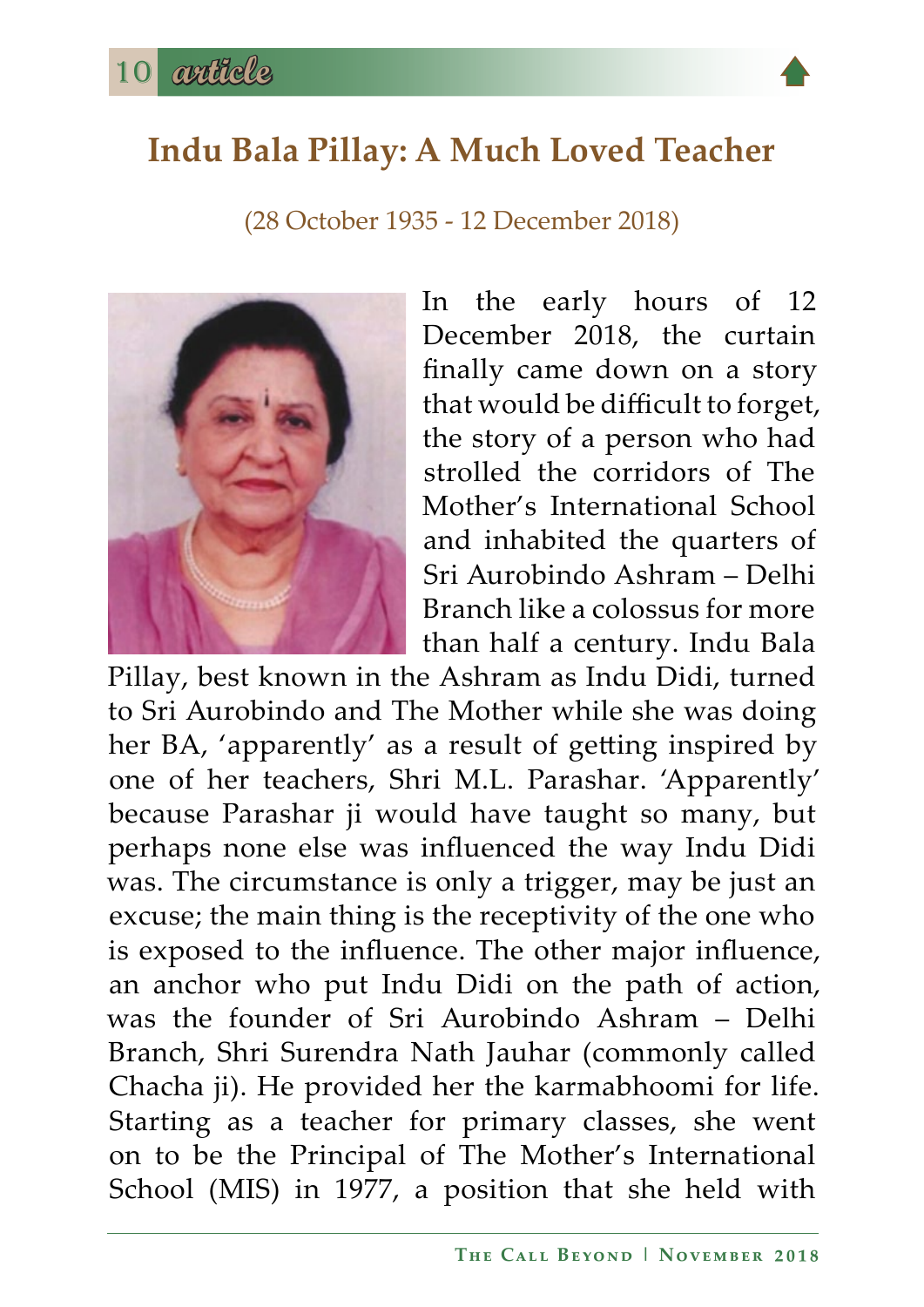

distinction till her superannuation in 1999, after which she was appointed Honorary Director of the School. It was during her tenure that MIS rose from a fledgling to become one of the best schools in the country. As one of her students, Navneeta put it, "Those days the school was synonymous with Indu Ma'am." In spite of dealing with so many students, she knew each student individually, took care that each student's talents were nurtured, and temperament catered to. Although so many students passed through her hands, she remembered their names even after they had left school. As Sanghamitra Ghosh, her colleague for decades, and the current Principal of The Mother's International School said, "Indu Didi had an emotional connect with all who came in contact with her. ... … She had a childlike simplicity. She would cry easily and laugh easily. … … She gave the teachers the freedom to innovate and experiment in the classrooms. … … She was very open to suggestions, and not only heard them but also implemented many of them irrespective of whom they came from. … … She was firm but never harsh."

Indu Didi was a highly respected figure, not only in her school but in educational circles in general. She was the past Chairperson of The National Progressive Schools' Conference (NPSC), and its Life Member.

Indu Didi was a gifted singer, and remembered a very large number of songs by heart. She was intelligent, and very well read. She loved literature, and had a deep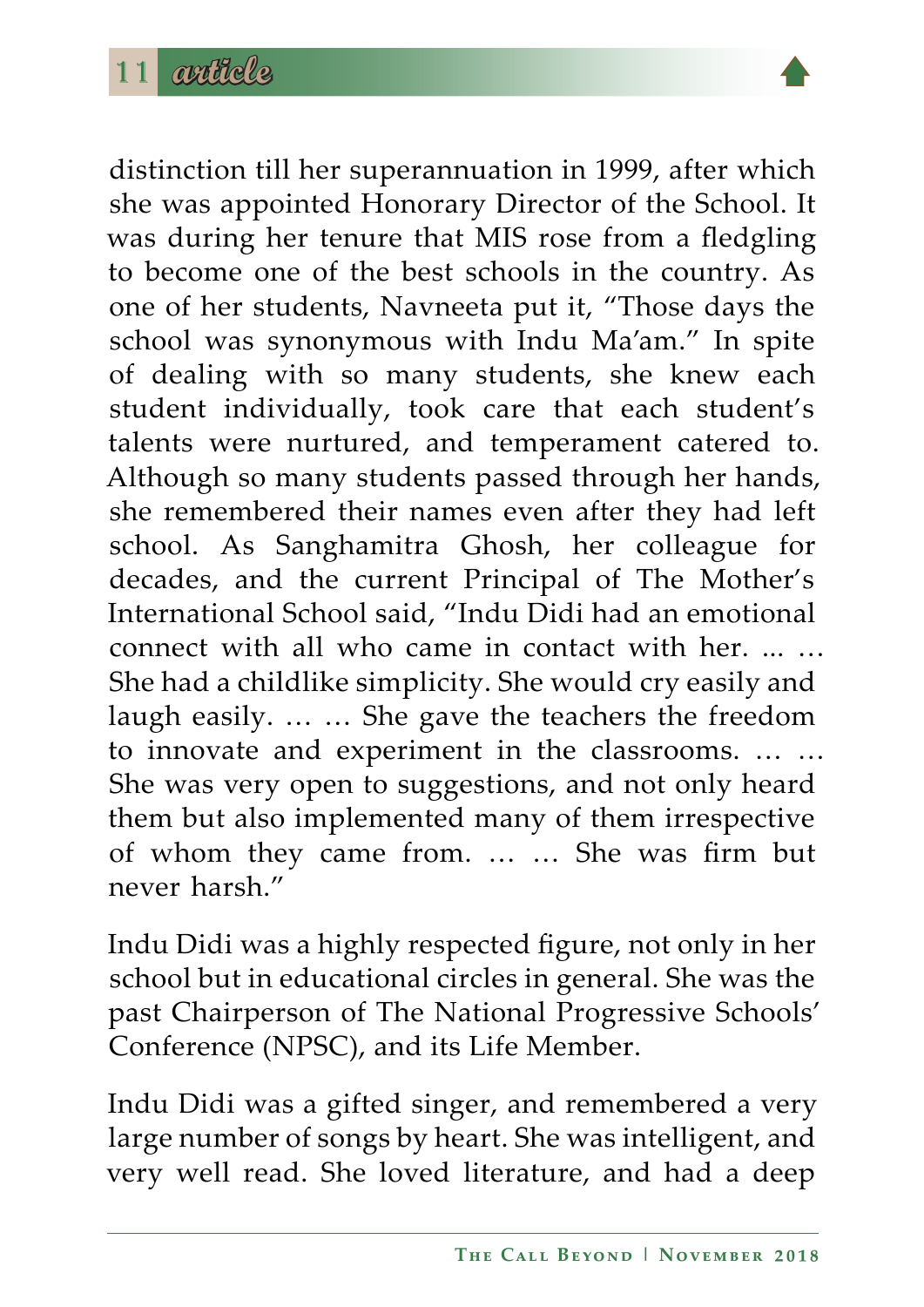

understanding of the classics from many countries. With her unique assets, she could have gone far, but she was concerned with making the school rather than herself. As Chacha ji's grandson, Pranjal, put it, "Indu Didi did not promote herself." She was fearless, spoke less, and used carefully chosen words. Once when asked her opinion about a dispute, she said, "I am on the side of the truth."

During the last few years, age had caught up with her. The passing away of her twin sister, Kamla, was a big jolt to her, after which her cognitive abilities started declining. She needed more and more help in taking care of her daily needs. But she still wanted to move about, using her walking stick, and kept going to the Meditation Hall sometimes when something was on, and often even when nothing was on, just to sit in peace. However, it was obvious that she is fading away. And, the failing frail bodily frame finally gave way and released her soul at 1.30 am on 12.12.2018 so that she could return to where she truly belonged: the Mother's lap.

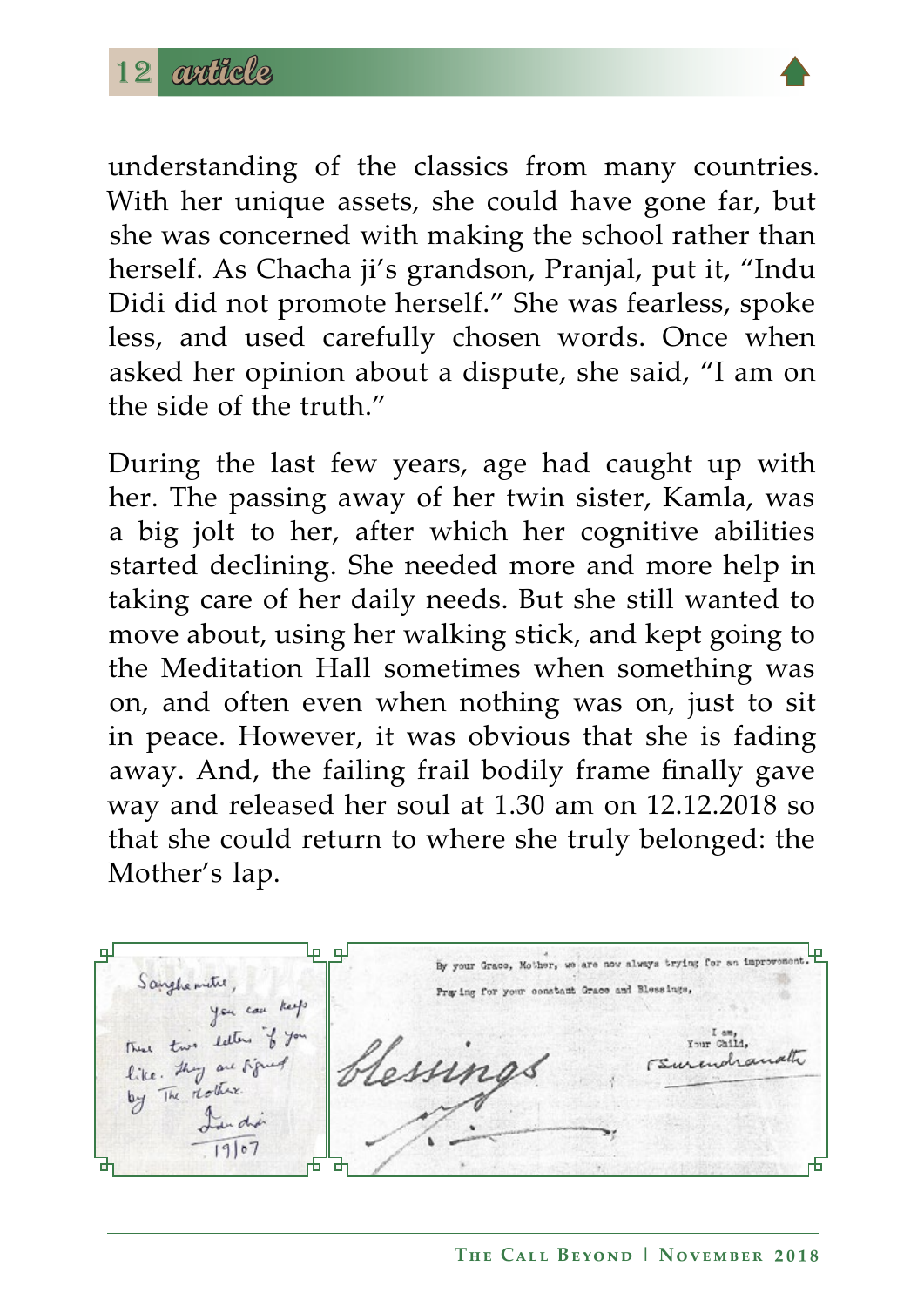்



Lр

*Indu Didi was an ardent devotee of The Mother. Early in her career, she wanted to move to Pondicherry to be closer to the Mother, but readily surrendered when the Mother told her that her work was in Delhi. The following is an extract from Indu Didi's diary.*

#### 16th September, 1967

Divine Mother, make clear to me my part so that I may perform it to the best of my ability. Thou art making me free from all fear. Keep the True Consciousness ever awake in me. There is no other way in which I can do Thy work. There must be someone here on whom your Light may shine and through whom it may radiate itself. Divine Mother, is it vanity if I offer myself for that purpose? Is it some ambition that is overpowering me to ask for that boon? Then reject my request a hundred times. Or is it Thy will in me that expresses itself in these words. If that is so, make me worthy and grant to me peace and purity so that Thy work can be done.....What is needed is Thy constant presence. If that is there all will be well.

My most adoring salutations to Thee.

Thy child.

(Courtesy: Ms Sanghamitra Ghosh)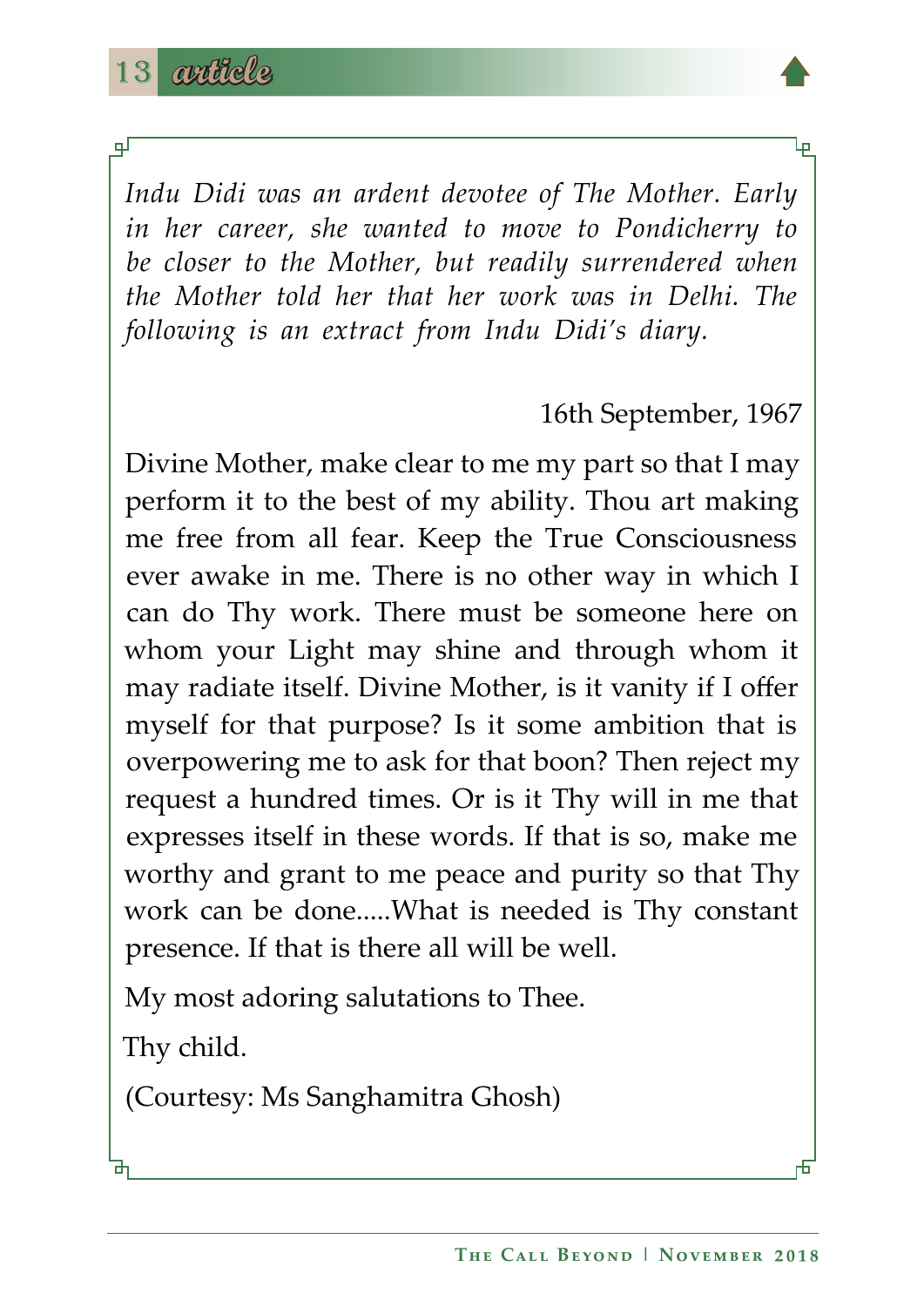

<span id="page-13-0"></span>

It is a good thing to begin to learn at an early age that to lead an efficient life and obtain from one's body the maximum it is able to give, reason must be the master of the house. And it is not a question of yoga or higher realization, it is something which should

be taught everywhere, in every school, every family, every home: man was made to be a mental being, and merely to be a man … life must be dominated by reason and not by vital impulses. This should be taught to all children from their infancy…. The first thing which should be taught to every human being as soon as he is able to think, is that he should obey reason which is the super-instinct of the species. Reason is the master of the nature of mankind. One must obey reason and absolutely refuse to be the slave of instincts…. It is the basic wisdom of human life, purely human life: every human being who obeys anything other than reason is a kind of brute lower than the animals. That's all.

*The Mother ('Great Adventure', p. 11)*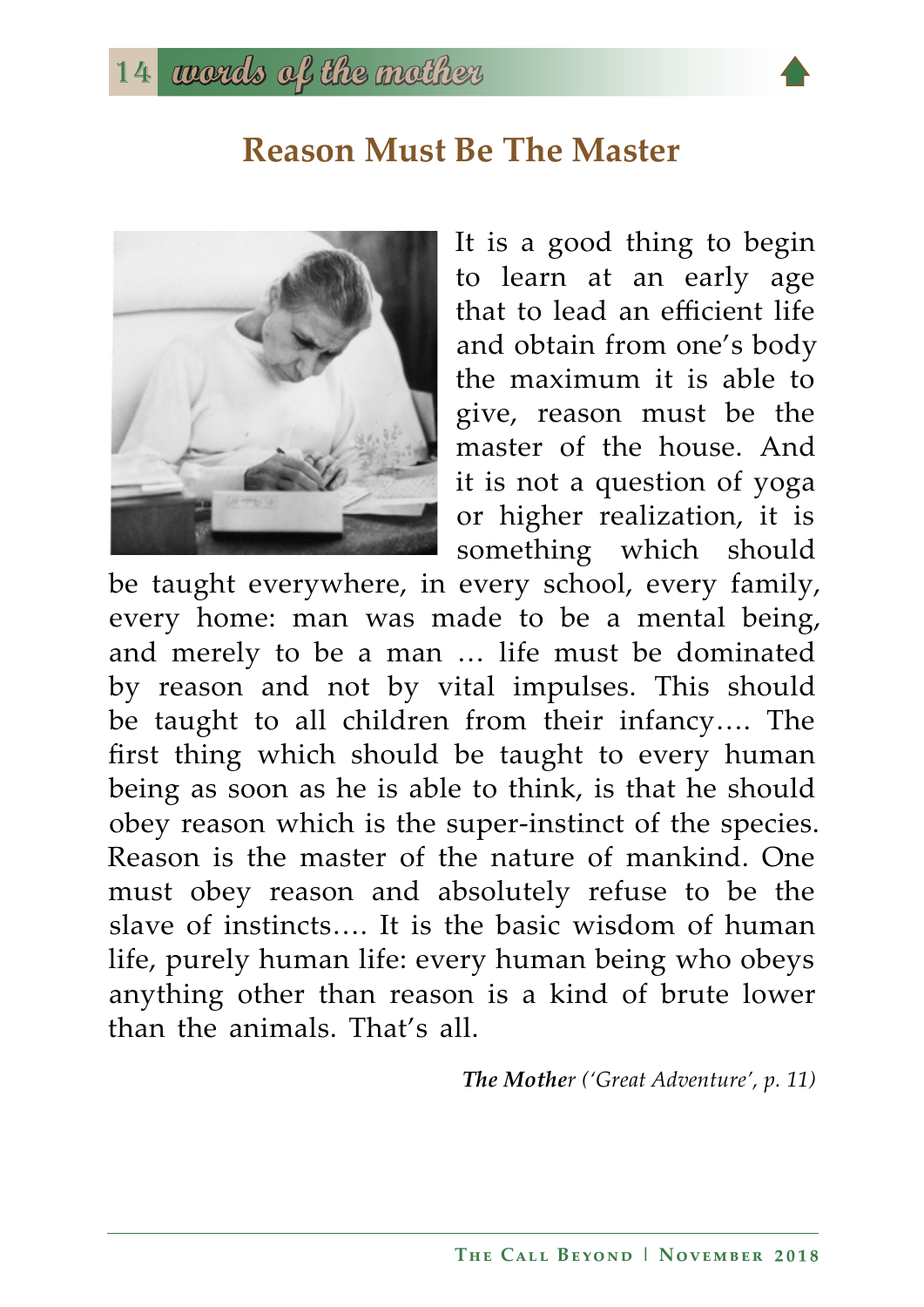

# **The Synthesis of Yoga**

# <span id="page-14-0"></span>**THE YOGA OF SELF-PERFECTION**

*The Principle of the Integral Yoga*

The Synthesis of Yoga



The principle of Yoga is the turning of one or of all powers of our human existence into a means of reaching divine Being. In an ordinary Yoga one main power of being or one group of its powers is made the means, vehicle, path. In a synthetic Yoga all powers will be combined and included in the transmuting instrumentation.

In Hathayoga the instrument is the body and life. All the power of the body is stilled, collected, purified, heightened, concentrated to its utmost limits or beyondany limits by Asana and other physical processes; the power of the life too is similarly purified, heightened, concentrated by the Asana and Pranayama. This concentration of power is then directed towards that physical centre in which the divine consciousness sits concealed in the human body. The power of Life, Nature-power, coiled up with all its secret forces asleep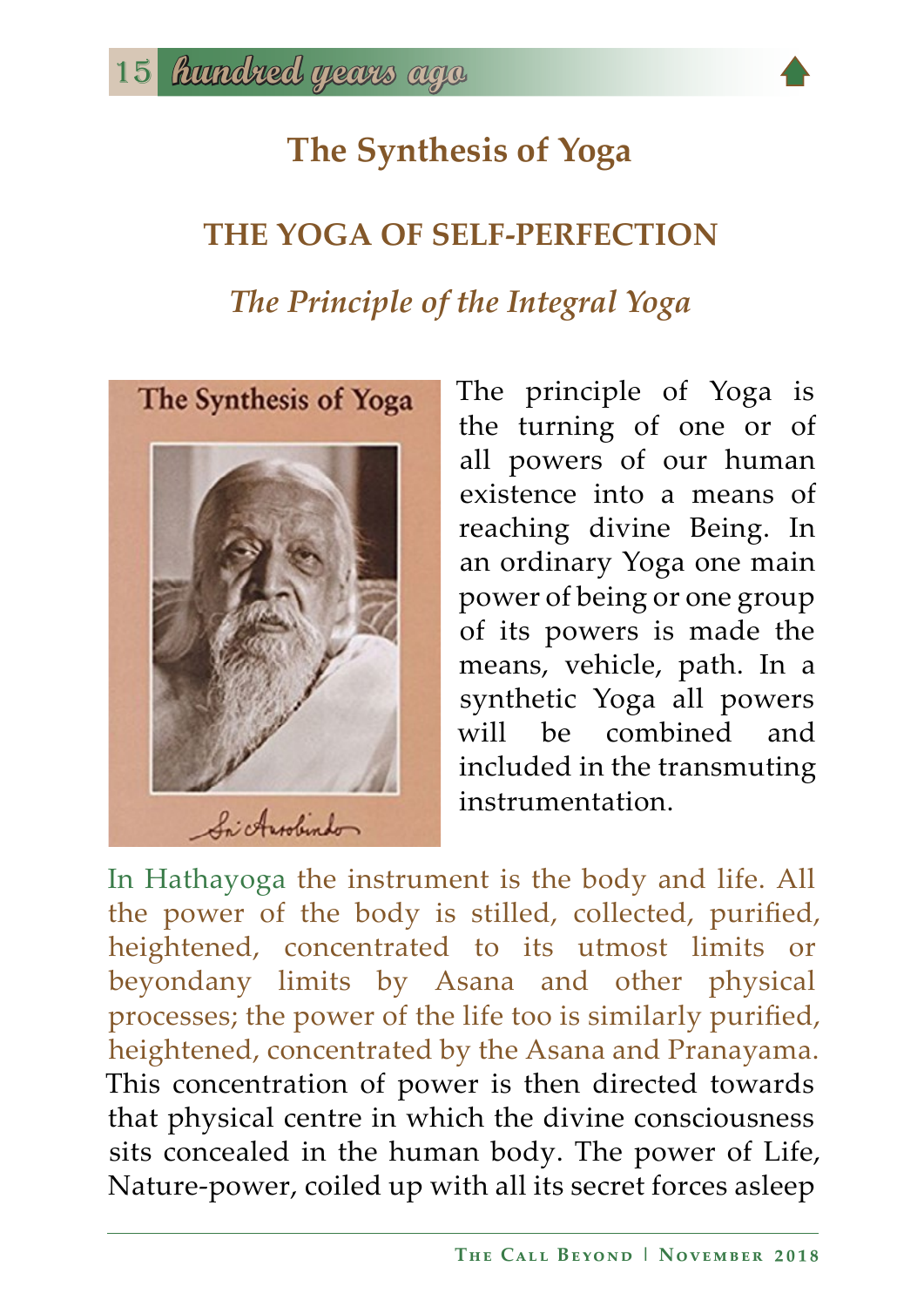# 16 **hundred years ago**



in the lowest nervous plexus of the earth being, – for only so much escapes into waking action in our normal operations as is sufficient for the limited uses of human life, – rises awakened through centre after centre and awakens, too, in its ascent and passage the forces of each successive nodus of our being, the nervous life, the heart of emotion and ordinarily mentality, the speech, sight, will, the higher knowledge, till through and above the brain it meets with and it becomes one with the divine consciousness.

In Rajayoga the chosen instrument is the mind. Our ordinary mentality is first disciplined, purified and directed towards the divine Being, then by a summary process of Asana and Pranayama the physical force of our being is stilled and concentrated, the life-force released into rhythmic movement capable of cessation and concentrated into a higher power of its upward action, the mind, supported and strengthened by this greater action and concentration of the body and life upon which it rests, is itself purified of all its unrest and emotion and its habitual thought-waves, liberated from distraction and dispersion, given its highest force of concentration, gathered up into a trance of absorption. But the one final end and the one all-important gain is that the mind, stilled and cast into a concentrated trance, can lose itself in the divine consciousness and the soul be made free to unite with the divine Being.

The triple way takes for its chosen instruments the three main powers of the mental soul-life of the human being. Knowledge selects the reason and the mental vision,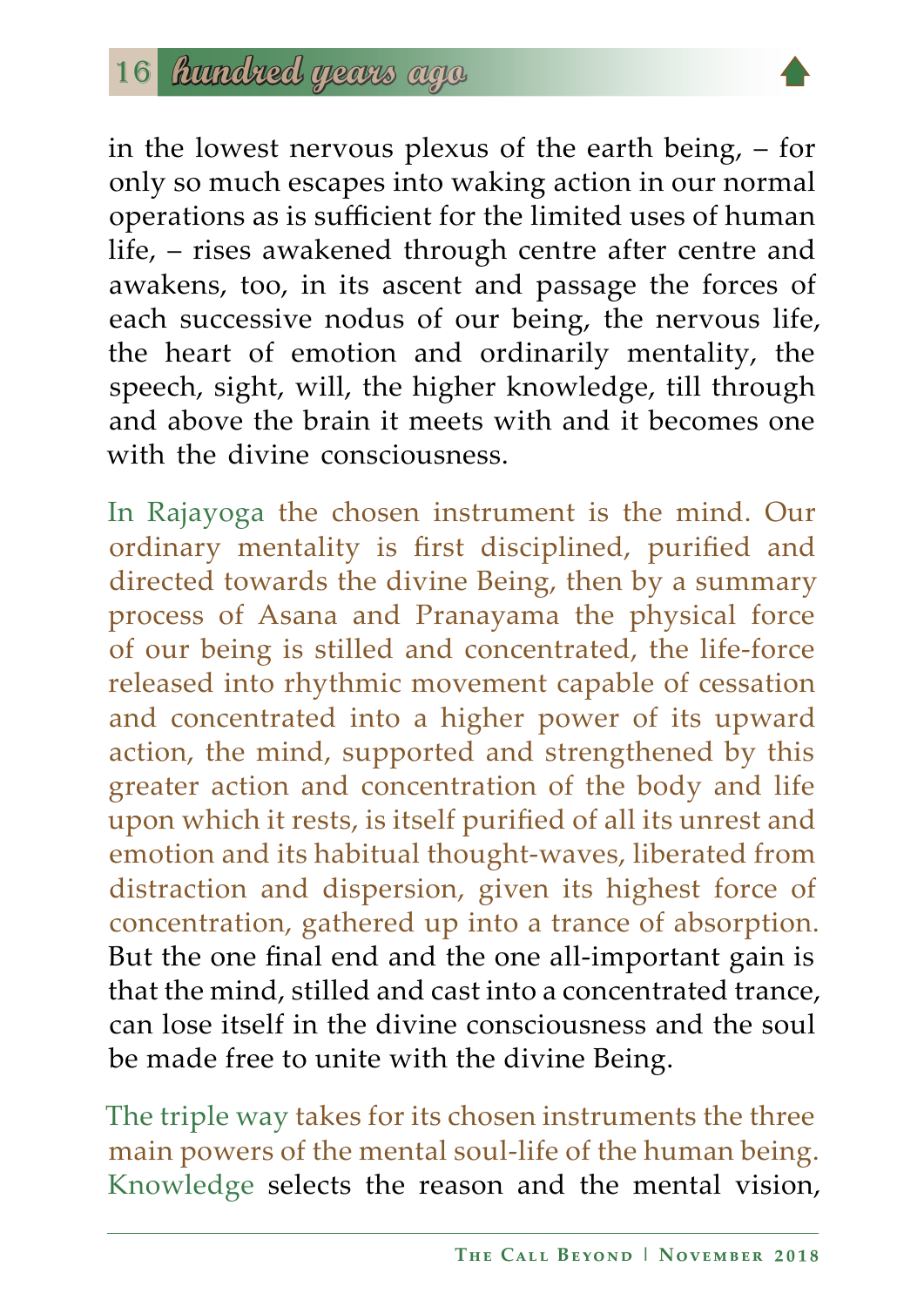

and aims to see, know and be the Divine. Works, action selects for its instrument the will of the doer of works; it makes life an offering of sacrifice to the Godhead while devotion selects the emotional and aesthetic powers of the soul. All aim in their own way at a union or unity of the human soul with the supreme Spirit.

Each Yoga in its process has the character of the instrument it uses; thus the Hathayogic process is psycho-physical, the Rajayogic mental and psychic, the way of knowledge is spiritual and cognitive, the way of devotion spiritual, emotional and aesthetic, the way of works spiritual and dynamic by action. Each is guided in the ways of its own characteristic power. …This unity at once suggests the possibility of synthetic Yoga.

Tantric discipline is in its nature a synthesis. It has seized on the large universal truth that there are two poles of being whose essential unity is the secret of existence, Brahman and Shakti, Spirit and Nature, and that Nature is power of the spirit or rather is spirit as power. The Tantric method starts from the bottom and grades the ladder of ascent upwards to the summit; therefore its initial stress is upon the action of the awakened Shakti in the nervous system of the body and its centres; the opening of the six lotuses is the opening up of the ranges of the power of Spirit. **Our synthesis takes man as a spirit in mind much more than a spirit in body and assumes in him the capacity to begin on that level, to spiritualise his being by the power of the soul in mind opening itself directly to a higher spiritual force and**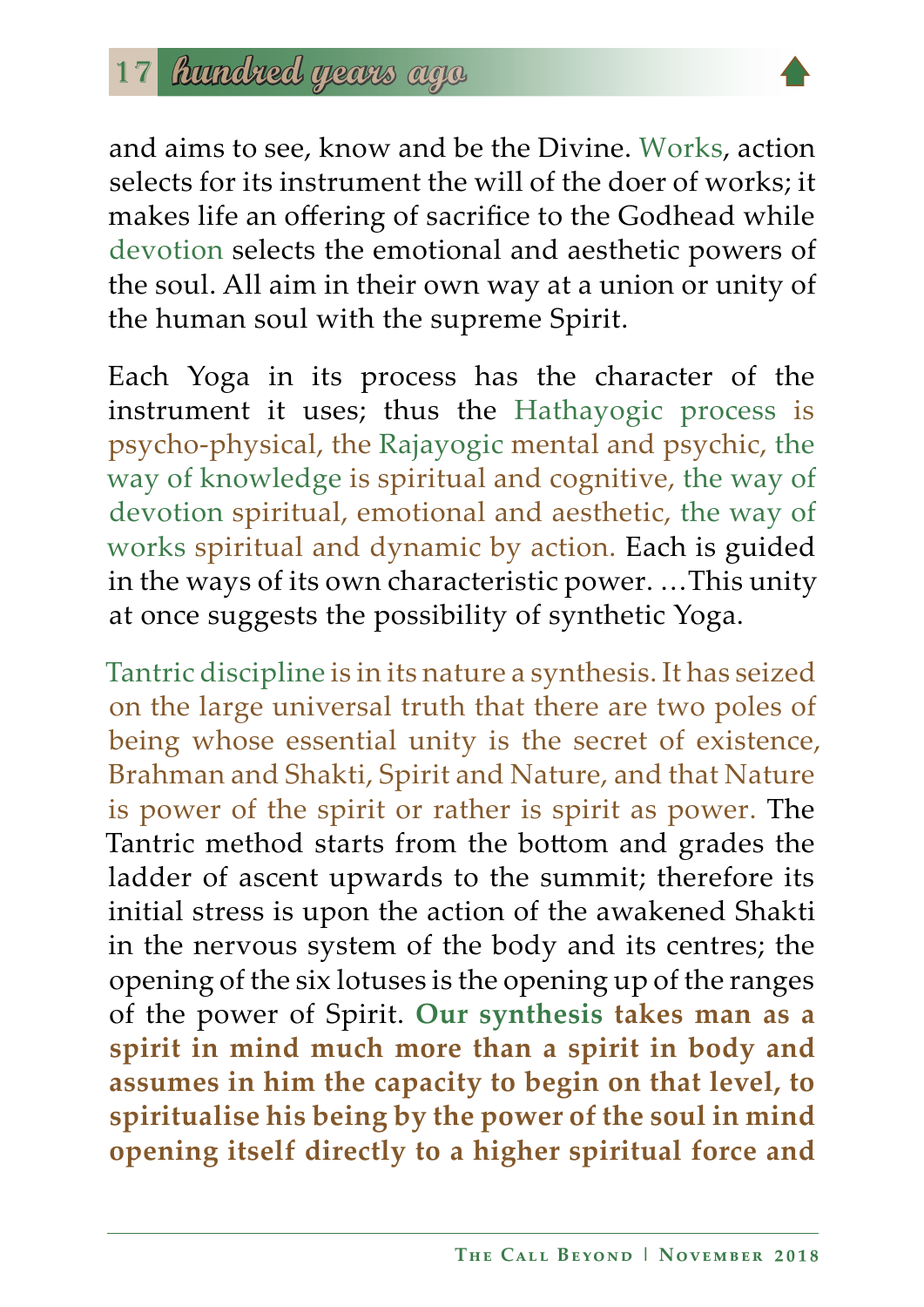

**being and to perfect by that higher force so possessed and brought into action the whole of his nature.**

The principle in view is a self-surrender, a giving up of the human being into the being, consciousness, power, delight of the Divine, a union or communion at all the points of meeting in the soul of man, the mental being, by which the Divine himself, directly and without veil master and possessor of the instrument, shall by the light of his presence and guidance perfect the human being in all the forces of the Nature for a divine living. The common initial purpose of all Yoga is the liberation of the soul of man from its present natural ignorance and limitation, its release into spiritual being, its union with the highest self and Divinity. The human soul's individual liberation and enjoyment of union with the Divine in spiritual being, consciousness and delight must always be the first object of the Yoga; its free enjoyment of the cosmic unity of the Divine becomes a second object; but out of that a third appears, the effectuation of the meaning of the divine unity with all beings by a sympathy and participation in the spiritual purpose of the Divine in humanity. The individual Yoga then turns from its separateness and becomes a part of the collective Yoga of the divine Nature in the human race. The liberated individual being, united with the Divine in self and spirit, becomes in his natural being a self-perfecting instrument for the perfect outflowering of the Divine in humanity.

A perfection has to be aimed at which amounts to the elevation of the mental into the full spiritual and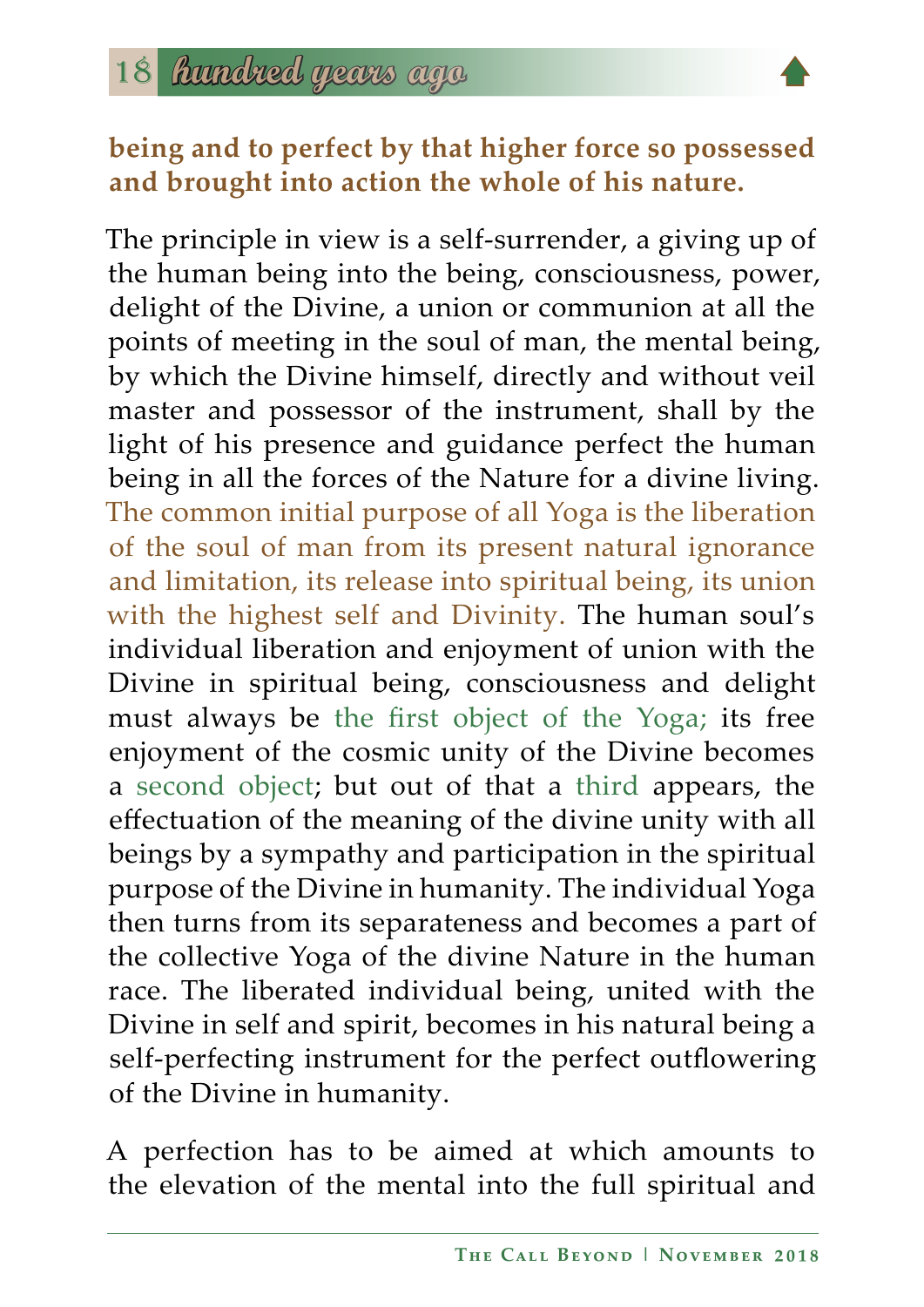# 19 **hundred years ago**



supramental nature. Therefore this integral Yoga of knowledge, love and works has to be extended into a Yoga of spiritual and gnostic self-perfection. As gnostic knowledge, will and ananda are a direct instrumentation of spirit and can only be won by growing into the spirit, into divine being, this growth has to be the first aim of our Yoga. The mental being has to enlarge itself into the oneness of the Divine before the Divine will perfect in the soul of the individual its gnostic outflowering. That is the reason why **the triple way of knowledge, works and love becomes the key-note of the whole Yoga,** for that is the direct means for the soul in mind to rise to its highest intensities where it passes upward into the divine oneness. That too is the reason why the Yoga must be integral. Integrality becomes then an essential condition of this Yoga.

We have seen that each of the three ways at its height, if it is pursued with a certain largeness, can take into itself the powers of the others and lead to their fulfilment. It is therefore *sufficient to start by one of them and find the point at which it meets the other at first parallel lines of advance and melts into them by its own widenings.*

*Sri Aurobindo (In the Arya, Vol. 5, No.4, 15 Nov 1918)*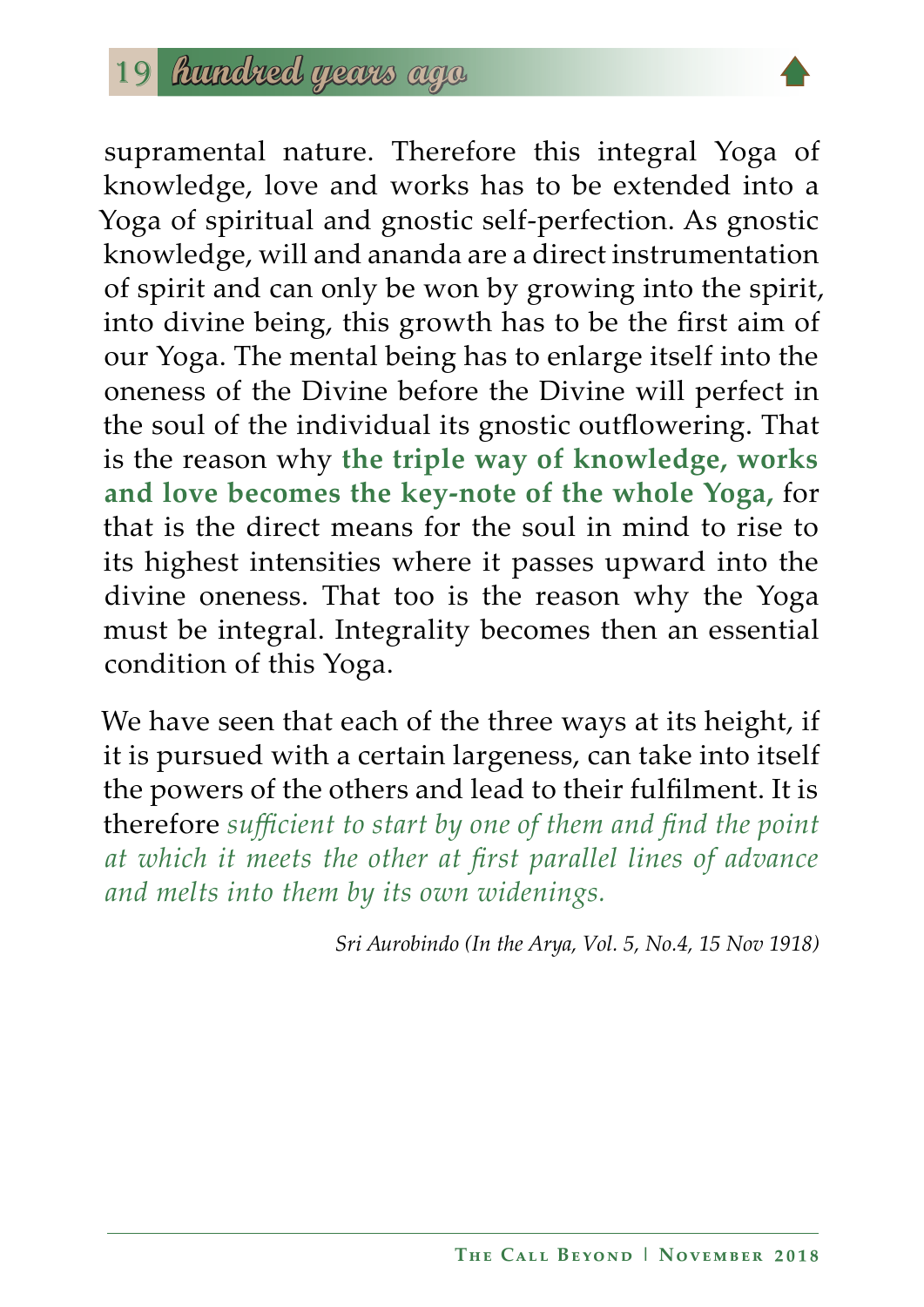

#### Indu

<span id="page-19-0"></span>Once upon a time an old man had two daughters whom he loved very dearly. As he grew up in years, he became worried about finding suitable matches for them. At last he succeeded in finding two boys, one a well-to-do farmer and another an industrious potter, for his two daughters.

Now the daughters were married and they lived happily with their husbands. The old man was content and devoted his time to bhajan and kirtan.

One day he decided to go to the houses of both his daughters to find out if they were happy and satisfied with their new homes.

He visited the house of his elder daughter first. Her husband, the farmer, had gone out to the fields and she was busy in her household duties.

"What shall I ask of God for you, my daughter? I pray to Him every day."

"Father, I wish there are plenty of rains during the next few days so that our fields get proper water supply and we have nice crops this year." "I shall pray to Him for rains", he said.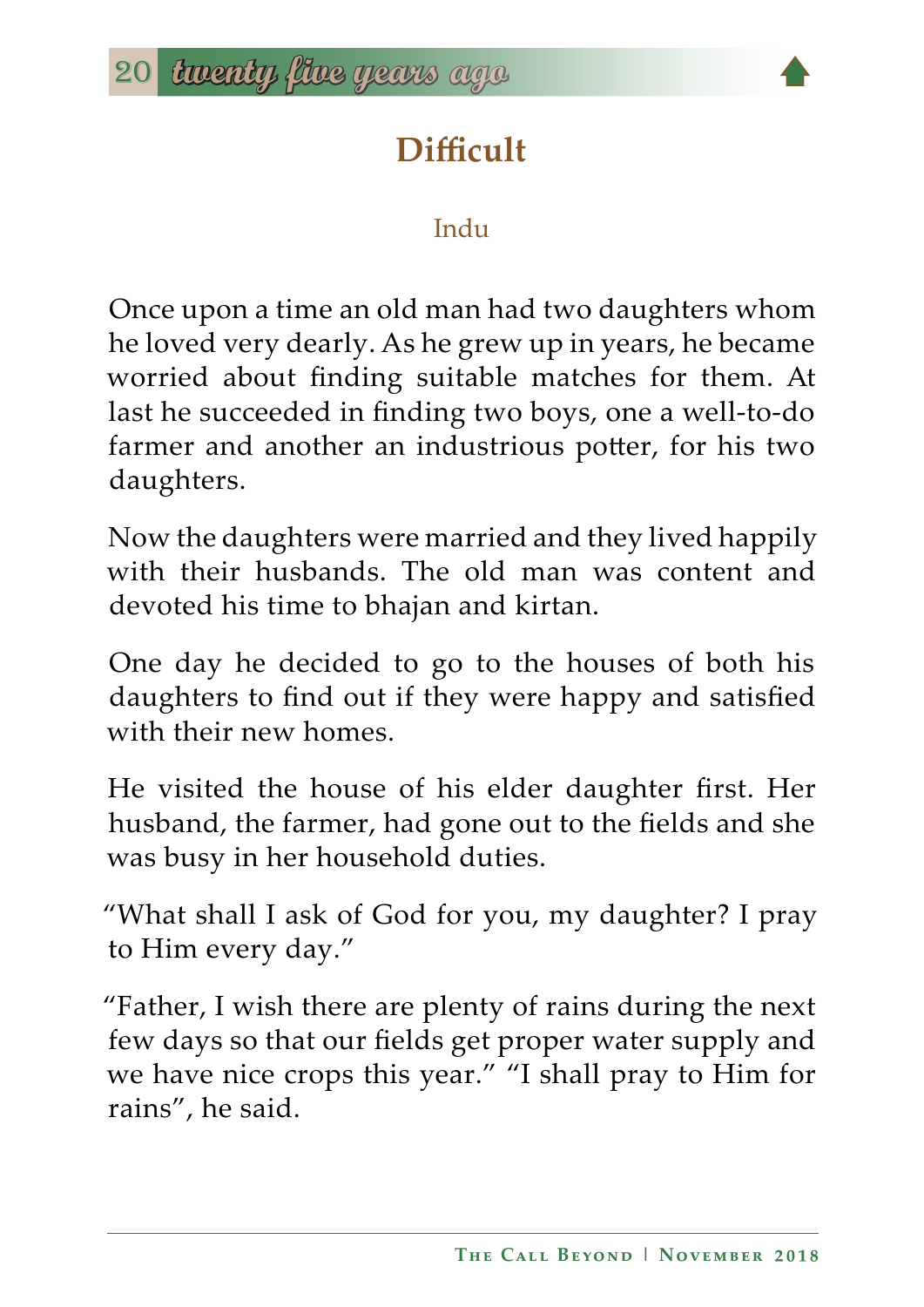# 21 **twenty five years ago**



The second daughter was busy helping her husband in making beautiful earthen pots when the old man entered her house. She was delighted to see her father. "At last you thought of us", she said. The old man repeated the question he had asked of his elder daughter.

"Father, pray to God that there are no rains for the next few days so that our pots do not get spoiled and we have a good lot ready to sell at the coming mela."

The old man absent-mindedly nodded his head and came back. 'Should he pray for the rains for the elder daughter or for dry weather for his younger daughter' was the 'to be or not to be' question that racked his brain. But then in a flash he decided and begged, "God, you alone know what is best for everybody. You do what you think best."

Courtesy:'Basant'

*(Reproduced from 'The Call Beyond', Vol. 18, No. 3, 1993, p. 39)*

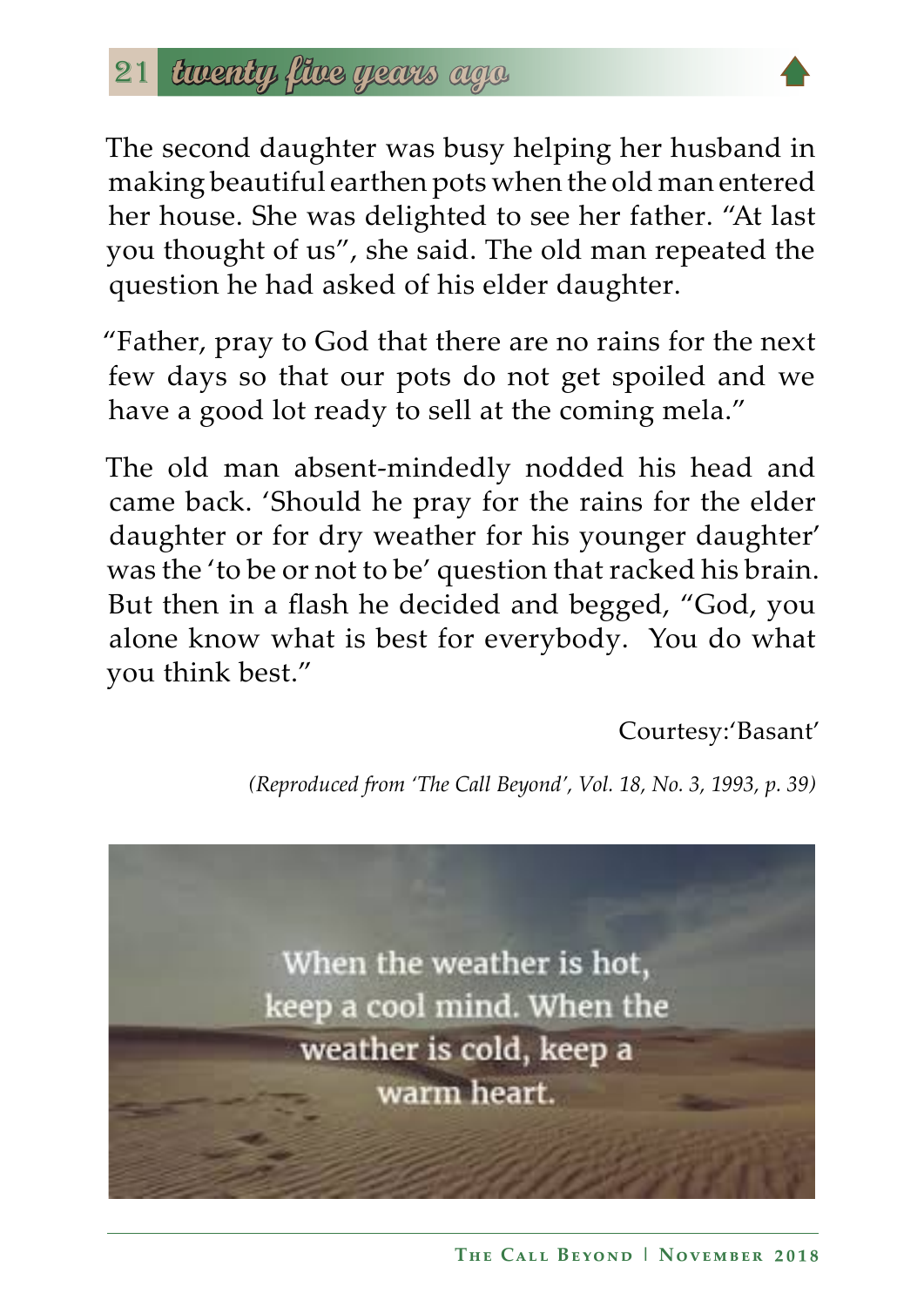<span id="page-21-0"></span>



# **Life**

#### Sri Aurobindo

*Mystic Miracle, daughter of Delight, Life, thou ecstasy, Let the radius of thy flight Be eternity.*

*On thy wings thou bearest high Glory and disdain, Godhead and mortality, Ecstasy and pain.*

*Take me in thy wild embrace Without weak reserve Body dire and unveiled face; Faint not, Life, nor swerve.*

*All thy bliss I would explore, All thy tyranny. Cruel like the lion's roar, Sweet like springtide be.*

*Like a Titan I would take, Like a God enjoy, Like a man contend and make, Revel like a boy.*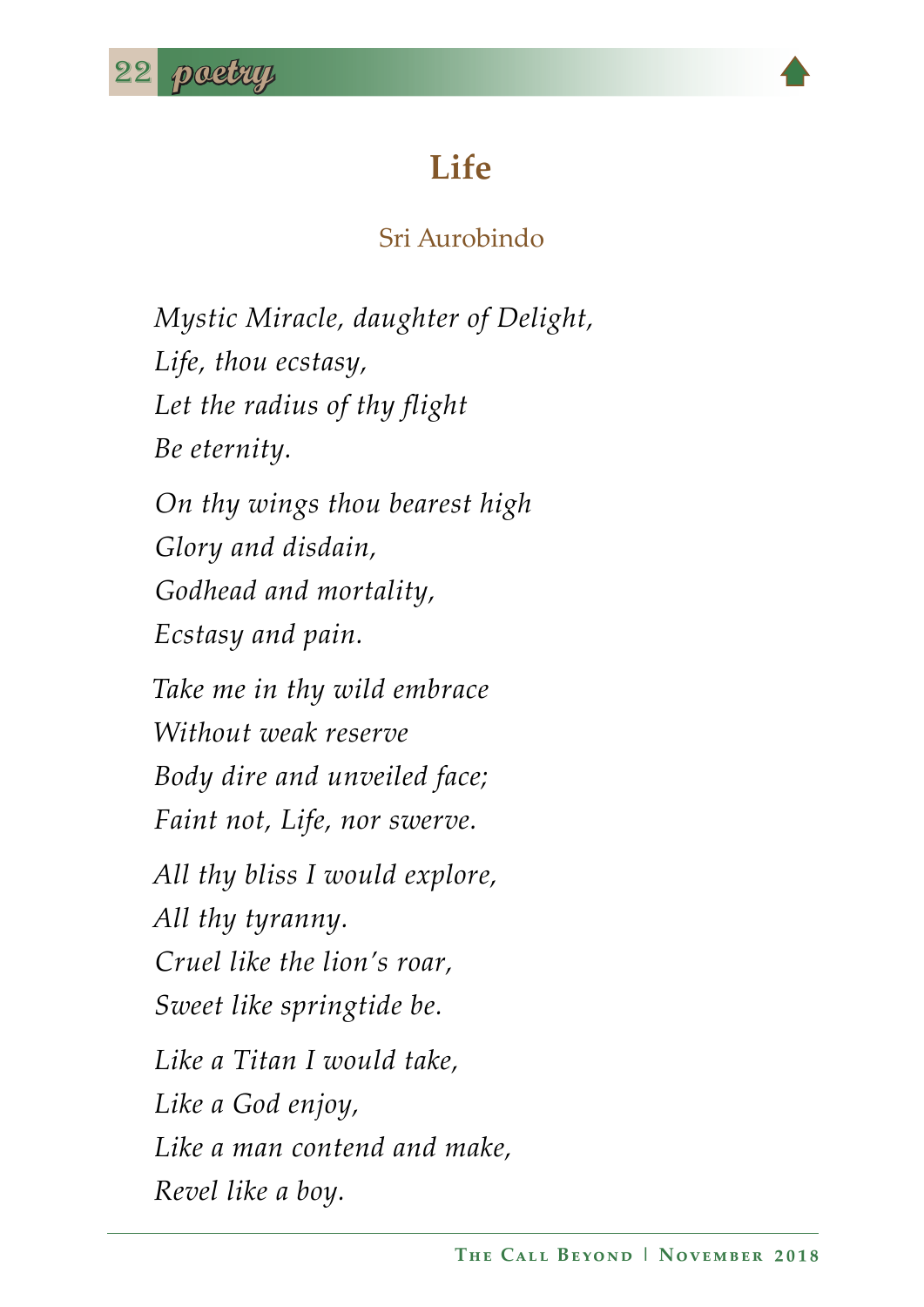



*More I will not ask of thee, Nor my fate would choose; King or conquered let me be, Live or lose.*

*Even in rags I am a god; Fallen, I am divine; High I triumph when down-trod, Long I live when slain.*

*This poem was a favourite of Indu Didi*

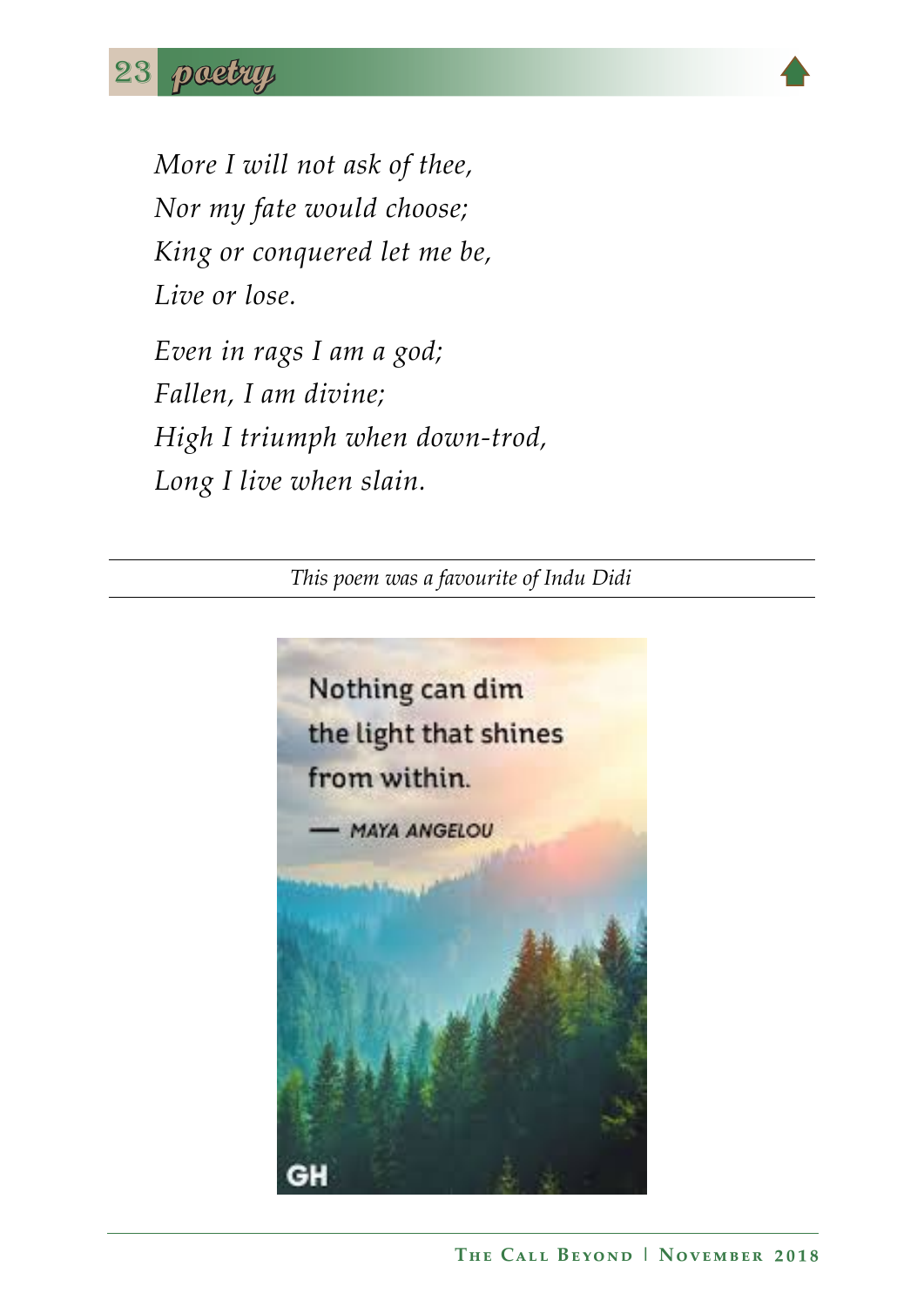

# **End of an Era**

<span id="page-23-0"></span>*Reproduced below are a few selected messages received after Ms Indu Bala Pillay, Hon. Director, The Mother's International School, left for her heavenly abode on 12 December 2018.*



May God rest her soul.

A great educationist and a role model for all NPSC Members. She played a great role in shaping the NPSC. She is someone to whom I owe a great deal.

From her I learned a significant repertoire of transformational educational class room transaction experiences which shaped my own approach to experimentation in that sphere.

She will leave behind a big vacuum.

With gratitude and love,

Kuriakose J Vari

Former Principal, Modern School (in an e-mail dated 12 Dec 2018)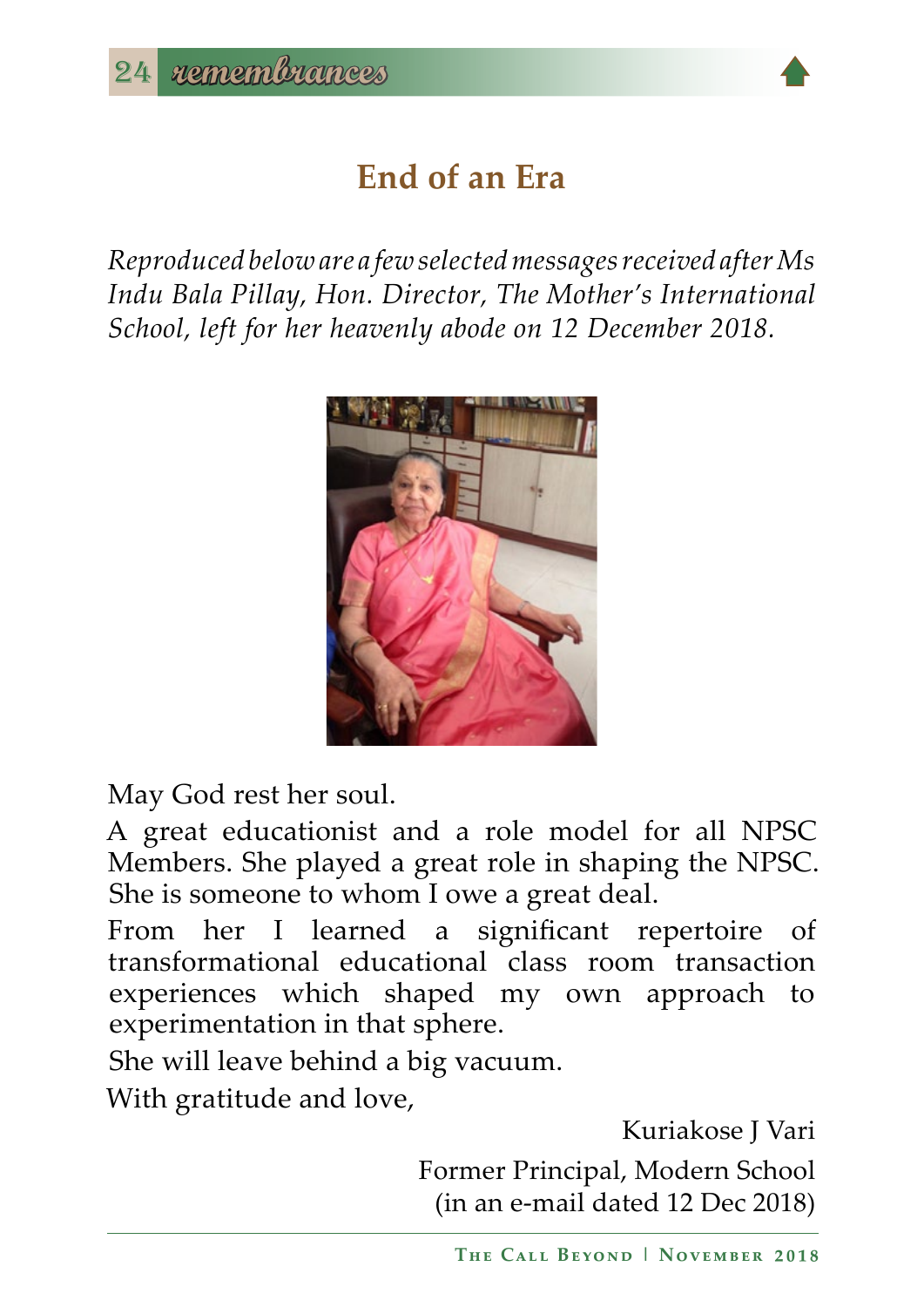

#### **WhatsApp messages:**

End of a chapter...an era passes away.

Dr.Annie Koshy Principal, St.Mary's School

That era of fighting for liberal education sadly comes to an end.....May her soul rest in peace.

> Ms.Suman Kumar Principal, Bluebells International School

She was so strong and clear in her thinking.

Ms. Meera Balachandran Former Principal, Ramjas School, RK Puram

Loss to the world of Education.

Anuradha Joshi Principal, Sardar Patel Vidyalaya

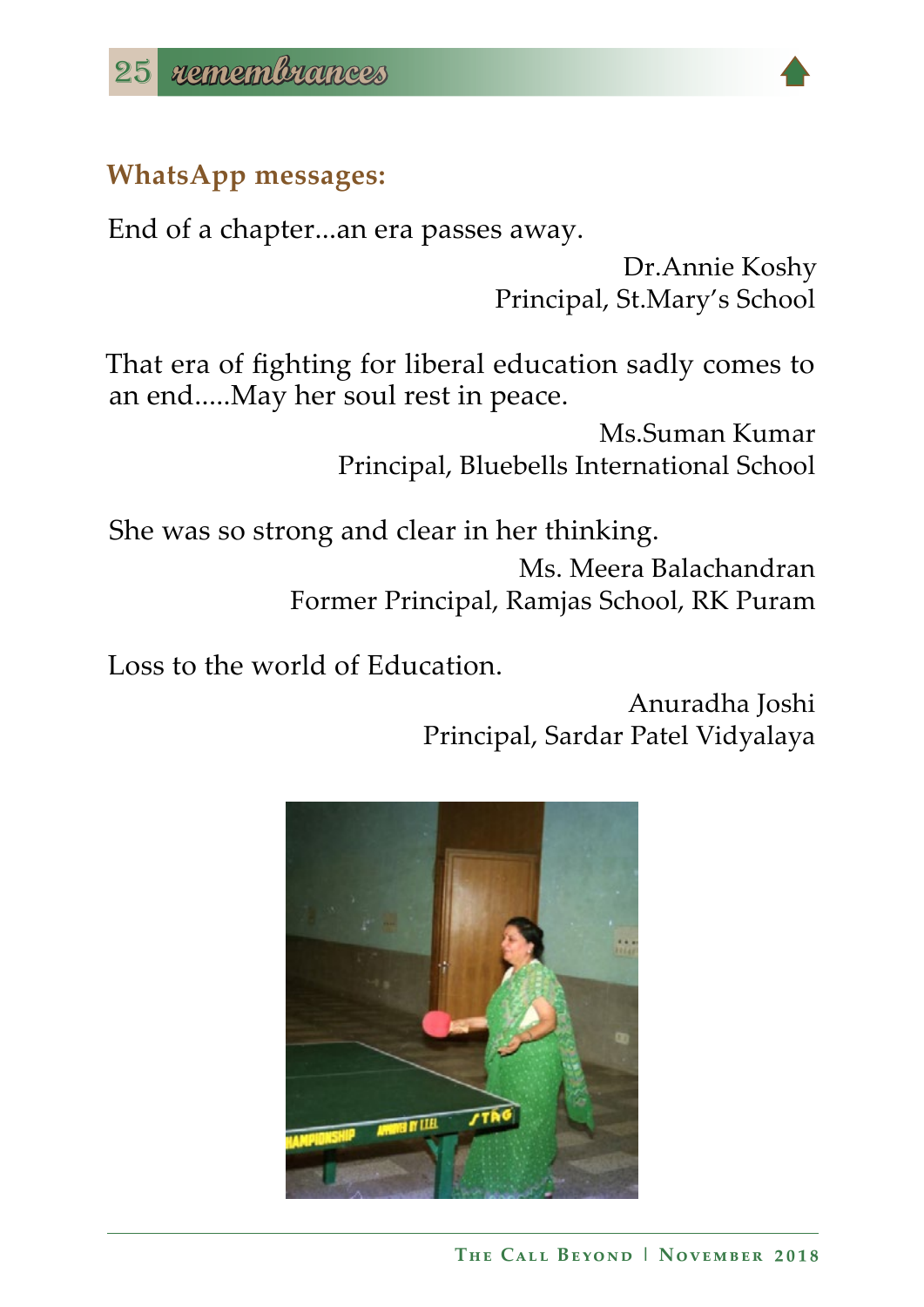

# <span id="page-25-0"></span>**Feedback & Encouraging Words**

### **Feedback from IIT Students**

*Fifteen students of IIT-Delhi attended a course 'Decision Making Based on Self-discovery' conducted by the Ashram from 22 October – 5 November 2018*



I think that this course has taught me that it's okay to be different. We are all on our paths, learning and growing in our own ways. Inner peace is something we all strive for but I am lucky to realize it early in my life.

I loved the practical sessions. I wish more of them were held. Sarthak

This is the first course where I faced no exam. But this doesn't mean that I haven't learned anything. So this course is a perfect example of the study pattern that should be adopted by educational institutions in India. This pattern can make studying and learning also a passion like the other passions such as sports, acting, dancing, etc.

Aditya Kumar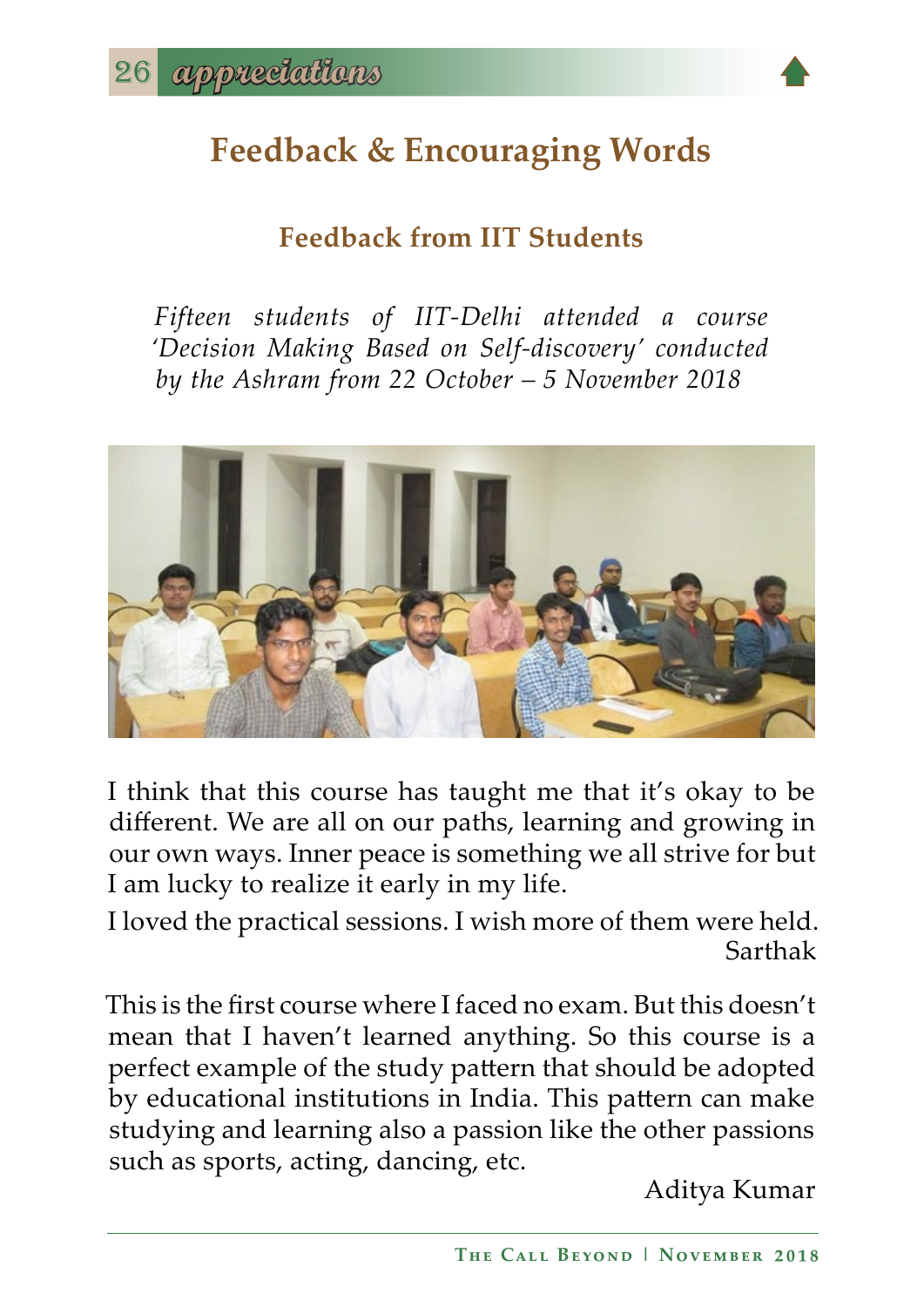

Vipul Baloda

I learnt how to live a stress free life by matching our expectations with actual conditions.

Ankit Kumar

This course can be turned into a regular semester course. It taught so many important things in such a short period of time. It improved our way of seeing life and the world.

Maneesh Kumar

Covered many things which are nowhere taught. Laxman Kumar Meena

# **Spiritual Experience in the Meditation Hall**

After I met with you I went and sat in the Meditation Hall. Immediately as I sat down I felt that the Mother was looking very intently at me. The feeling persisted for the full 15 minutes I was there. And when I got up to go over and bow in front of her picture it seemed that her eyes and head turned a bit to follow me. At first I thought it was something that I was imagining, but as I went to either side of her picture and then back and forth, it really seemed that her eyes and even her head moved as I moved from right to left and back again.

> Name withheld to protect privacy (in an e-mail dated 24 November 2018)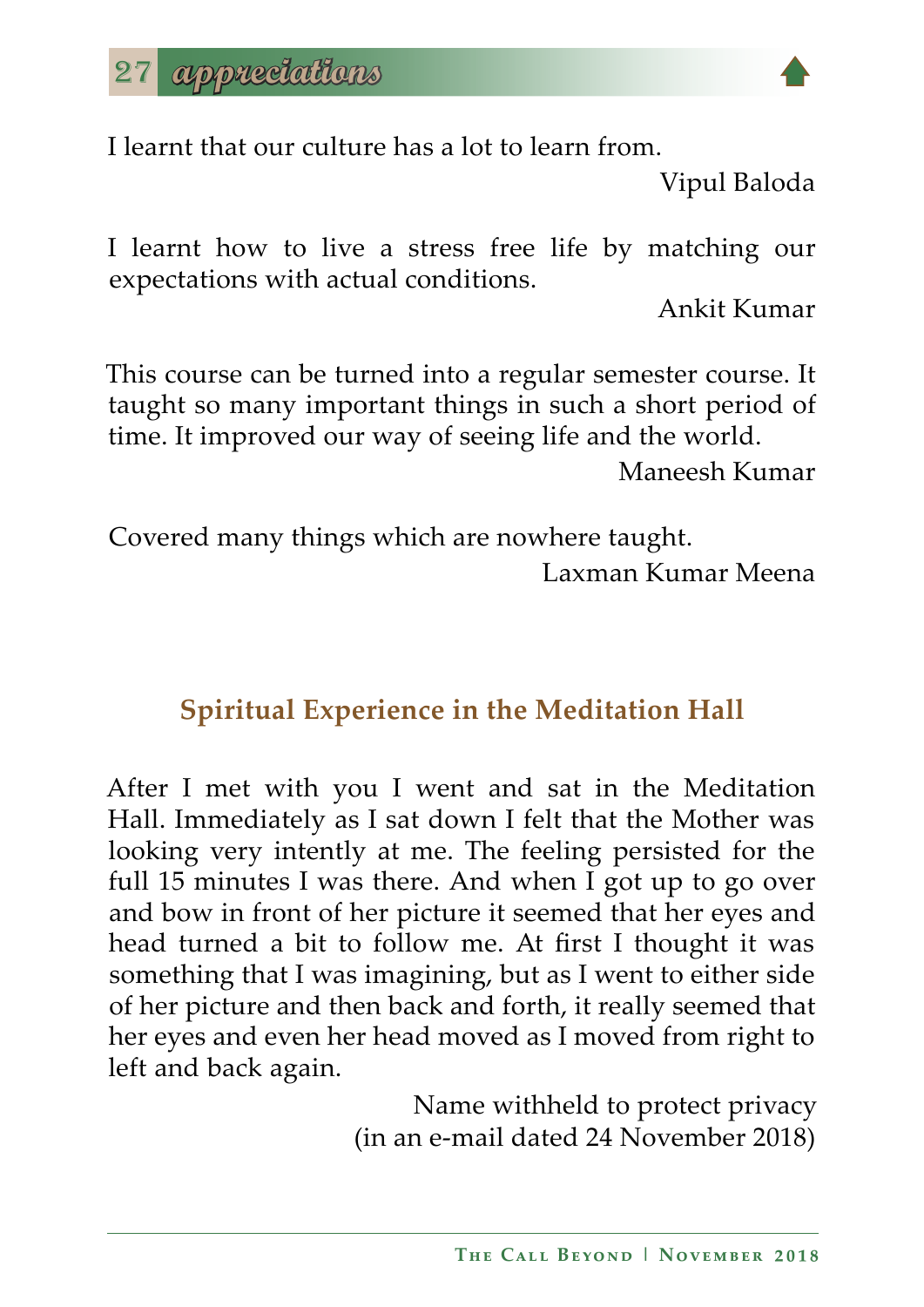

# **Feedback on Spiritual Retreat**

*A one-day Spiritual Retreat was organized by the Ashram on 23 November 2018, which was attended by 30 participants*



It was a wonderful experience! I don't have words to express myself.

It seemed that everything fell in place. How the Divine plans for us! I got a glimpse of how the Divine plans for each one of us. Specially, it happened to me today. I was in such a low life condition, low and depressed... but all my doubts and questioned were answered. I saw a new ray of hope.

I always believed in the Divine, but still, I don't know how, I was losing hope. Today, I am full of gratitude, for reinstalling my lost faith and my inner strength. Now my goal is clear and I know the path I should follow, at least try to follow, by making better choices.

Thank you so much for awakening the YOGI in me.

Now I know my true calling.<br>
Sharmila Gupta

A very immersive experience. Vijayluxmi Bose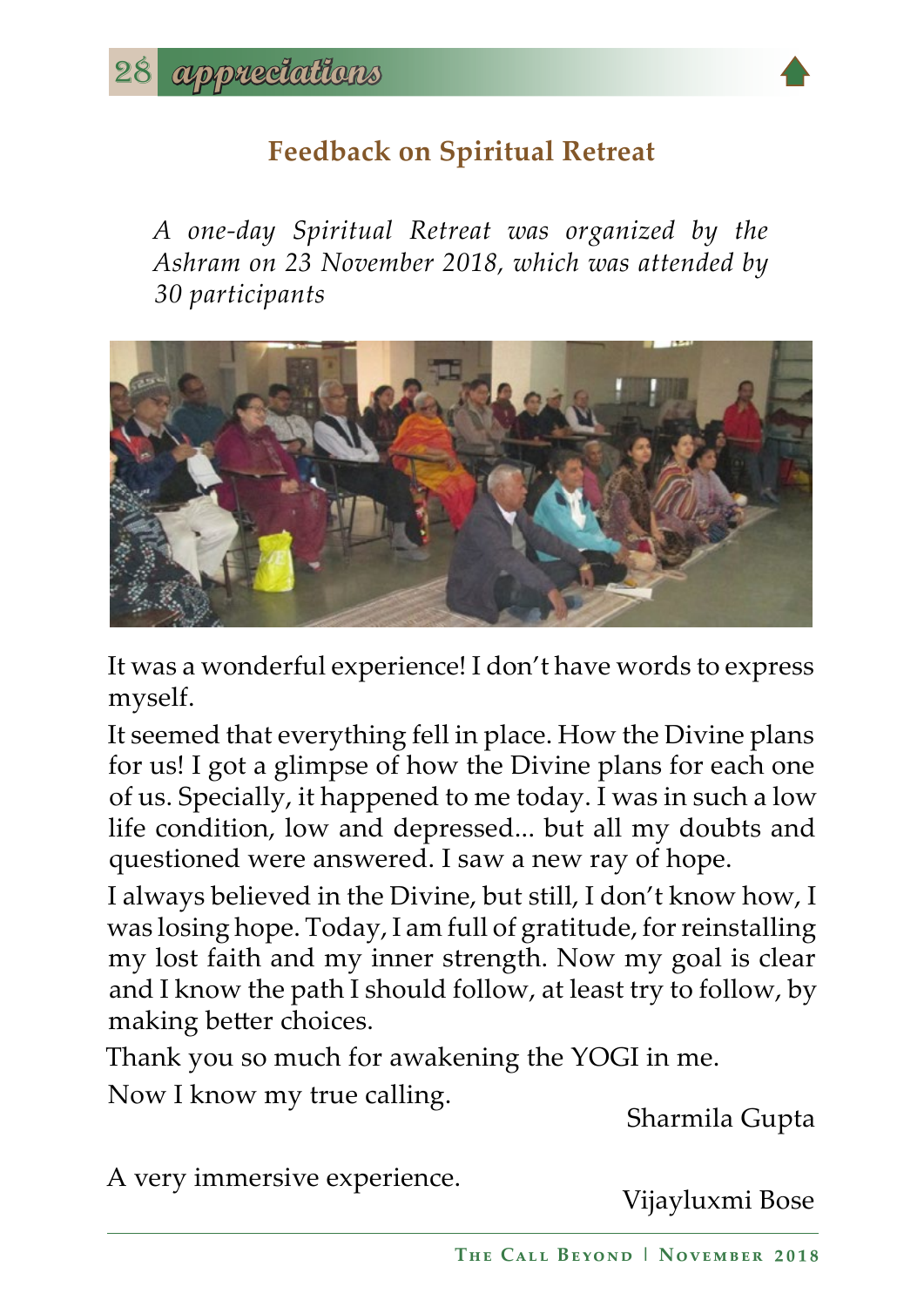

A wonderful lecture regarding taking decisions, listening to the soul, emotions, or the intellect.

Dr. Gita Mehrotra

A very good experience. A very practical presentation of Vedanta, and how practicing it in our lives gives joy, expansion of our inner Self and lessening of stress. For me, it was bringing Vedanta into our daily lives in a practical way.

I think youngsters will understand and accept these ideas readily for living happily.

Narayany Sengupta

The retreat has been a significant moment in my spiritual journey. I have understood how to identify the soul's voice/ the Divine voice inside me better. Of course, it is not easy, but I feel I understand myself better.

The time spent in the Ashram was truly a gift. I wish I could be here more often.

Ayesha Sarkar

Overall it was a beautiful experience, though in one day it's difficult to cover everything. Getting a glimpse of Sri Aurobindo and The Mother always generates divine feelings, which give happiness and peace.

Reena Naik

This was the first time I have attended a spiritual retreat. It was simply awesome. A divine experience with so much inner fulfilment – cannot be expressed in words. The talk in the morning, the Bhajans, the tour of the ashram – everything was very enjoyable.

Usha Sadasivan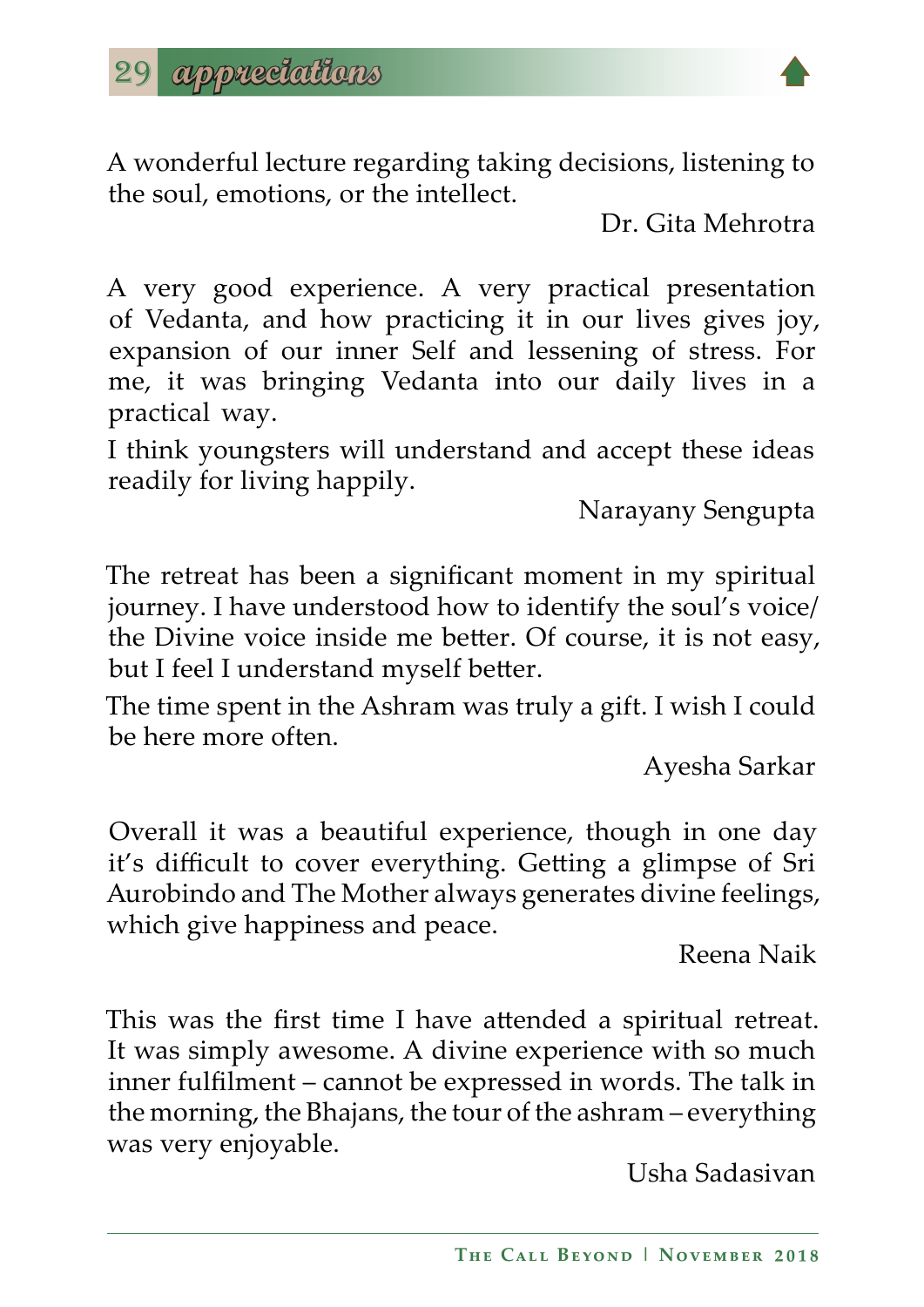

I very much enjoyed the deep relaxation and experienced my body fully relaxed for the first time.

Vipul Nair

This retreat has been a wonderful experience for me. Very touching in the deepest inner being. Starting from the intellect towards inner Self through music, asanas, explanations and also by example.

> Luisa Fernando Cubillos (guest from Colombia)

Excellent program for rejuvenation of body, mind and soul. I would definitely recommend this program/retreat to other parents and I look forward to attending such programs in the future. Thank you for giving me an opportunity to be part of this.

Mini Govindan

# **Feedback on the book 'How Many Ice Creams – One or Two?'**

This is a more valuable lesson for kids than what they can generally find in books: how to live a life of joy that comes when one transcends the narrow self and lives in a spirit of oneness. Soham (my nephew) was telling this to all the three younger kids in the house today. Isn't it amazing how the innocence of kids leads them to grasp the right way of being and acting so much easier than in grown-ups. All they need is an inspiration and it seeps right through their being.

> Manan Bindal (in a WhatsApp message on 26 November 2018)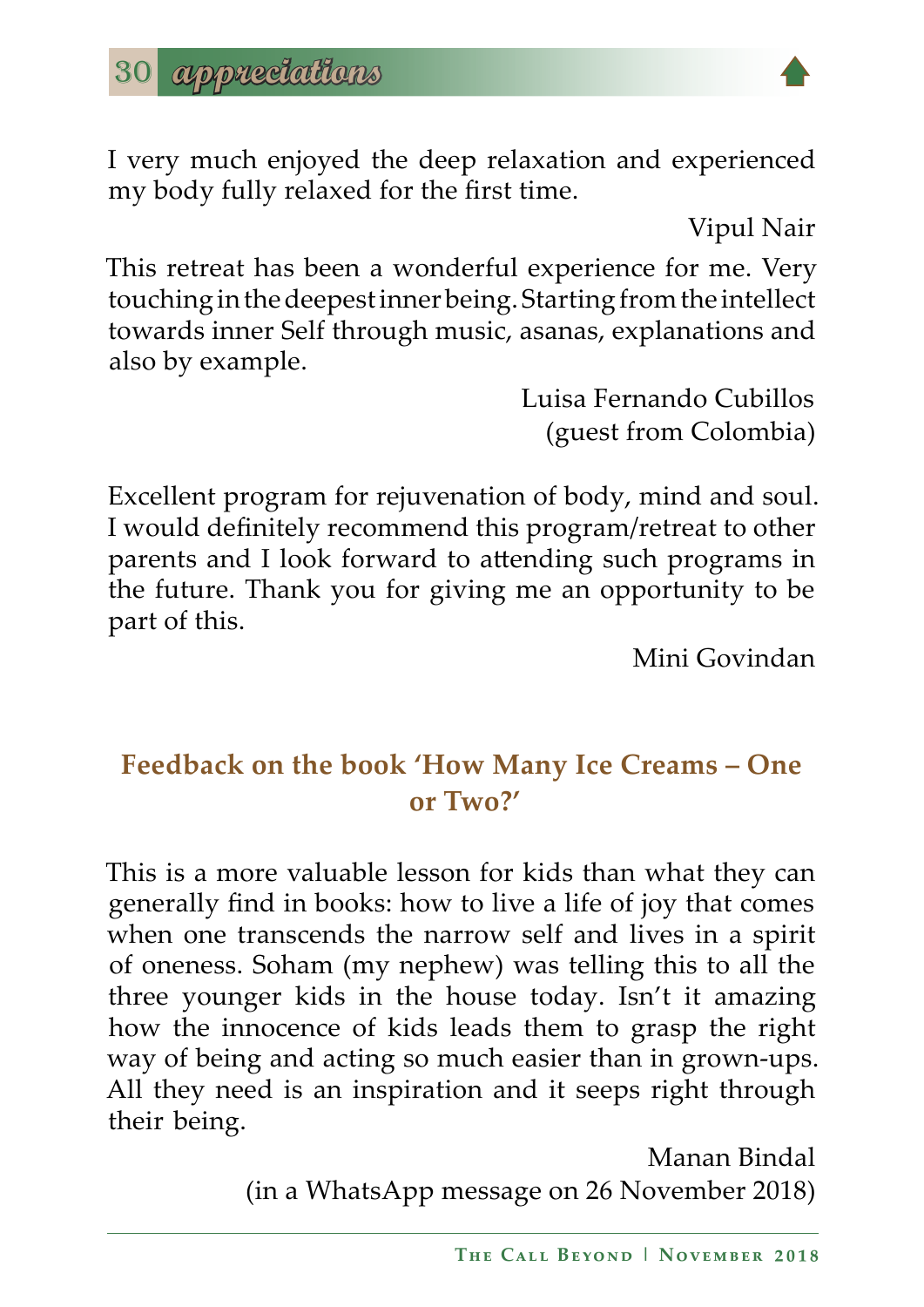

# **Feedback on the books'What is Spiritual About Being Punctual' and'A Primer on Yoga'**



I just returned back day before from the Himalayas. I spent my free time during the cycling trip in Kumaon region reading the two books that you gifted me.

A lot of my questions were answered by reading 'What is Spiritual About Being Punctual' and I got a lot of new insights too.

The day I start my my teachers training course I would make 'A Primer on

Yoga' a compulsory text for the same. It has everything that is required to create the perfect foundation for any teacher or student of yoga .

Amitabh (Bhatia)

(in an e-mail dated 30 November 2018)



# **Feedback on the book 'What is Spiritual About Being Punctual'**

I have read a few items in 'What is spiritual About Being Punctual' and they appealed to me as highly readable combinations of refined commonsense and mystic knowledge. Manoj Das (Eminent English and Oriya writer)

(in an e-mail dated 8 Dec 2018)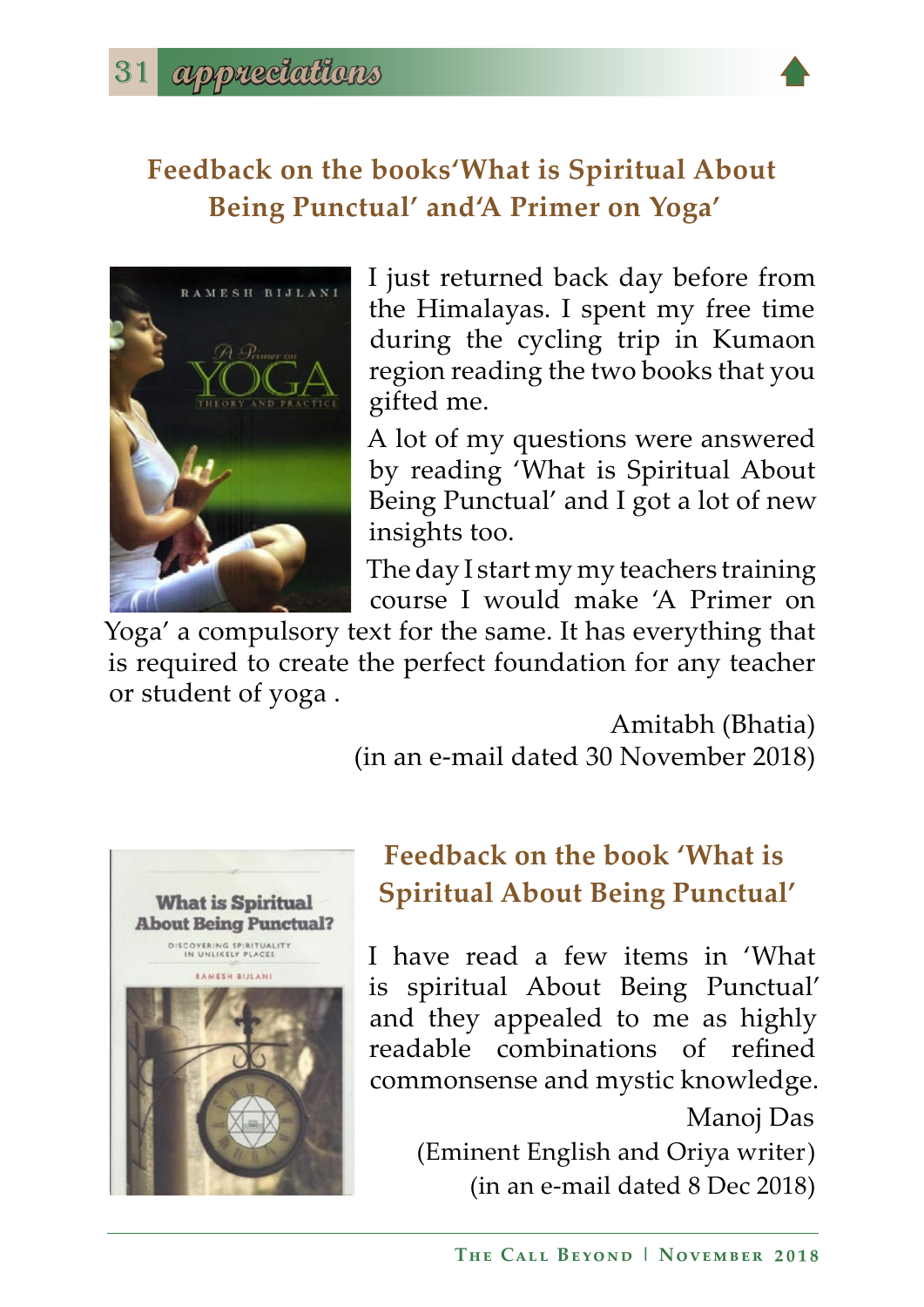டி



Lр

*'A Primer on Yoga' is a book with a chapter on each of the major traditional yogas – hatha yoga, raja yoga, yoga of the Gita and tantra yoga – which Sri Aurobindo has incorporated in his 'Synthesis of Yoga'. It also has a chapter on Sri Aurobindo's and the Mother's yoga, integral yoga. In addition, it has answers to more than 30 frequently asked questions about yoga, and a DVD on the physical practices of yoga.* 

*The title of the book 'What is Spiritual About Being Punctual' is misleading; it is the subtitle 'Discovering Spirituality in Unlikely Places' that tells what the book is about. The book has 35 alphabetically arranged short essays on topics which are generally not associated with spirituality, but these essays bring out how all these topics do have a spiritual angle. The topics include Administration, Advertising, Business, Conversation, Driving, Gossip, Management, Marriage, Parenting, Politics, Queue, Shopping, and even War.* 

*'How Many Ice Creams – One or Two' is a children's book. The story revolves around a child who makes a conscious choice to buy two ice creams so that he can give one to a poor child. Then he goes through an inner turmoil because he is not sure whether he has done the right thing. Finally, he realizes that mental analysis is leading him nowhere. He has done the right thing. Period.*

*All these three books are available at SABDA, the bookshop in Sri Aurobindo Ashram – Delhi Branch. 'What is Spiritual About Being Punctual' and 'How Many Ice Creams – One or Two' are also available as e-books on amazon.*